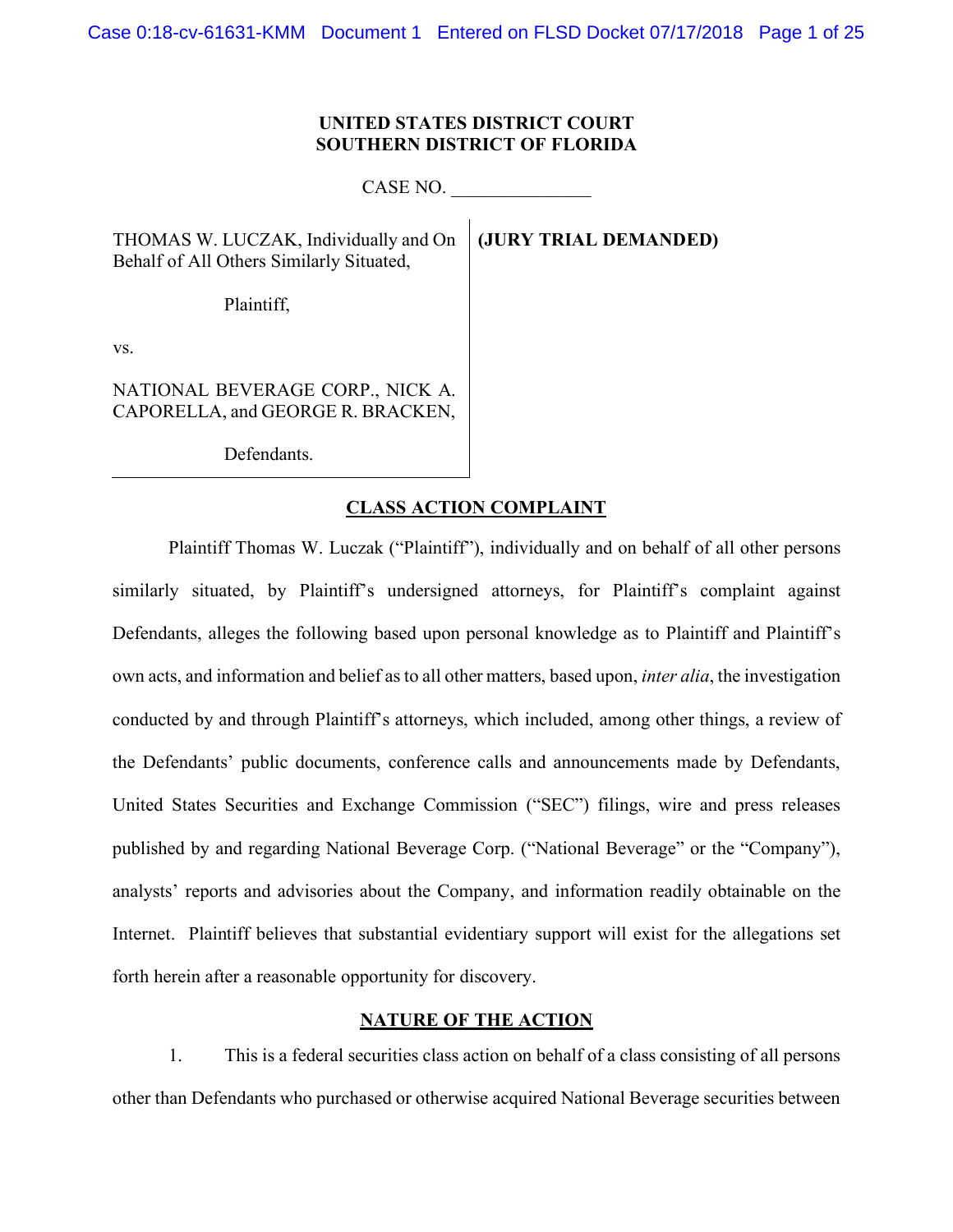July 17, 2014 through July 3, 2018, both dates inclusive (the "Class Period"), seeking to recover damages caused by Defendants' violations of the federal securities laws and to pursue remedies under Sections 10(b) and 20(a) of the Securities Exchange Act of 1934 (the "Exchange Act") and Rule 10b-5 promulgated thereunder, against the Company and certain of its top officials.

2. National Beverage, through its subsidiaries, develops, produces, markets, and sells a portfolio of flavored beverage products in North America and internationally. The Company offers beverages to the active and health-conscious consumers, including sparkling waters under the LaCroix, LaCroix Cúrate, LaCroix NiCola, and Shasta Sparkling Water brand names. It serves retailers, as well as various up-and-down-the-street accounts through the take-home, convenience, and food-service distribution channels. The Company sells and markets its products through an internal sales force, as well as specialized broker networks.

3. National Beverage was founded in 1985 and is based in Fort Lauderdale, Florida. National Beverage is a subsidiary of IBS Partners, Ltd. Its stock trades on the NASDAQ under the ticker symbol "FIZZ".

4. On May 4, 2017, National Beverage issued a press release stating that it "employs methods that no other company does in this area—VPO (velocity per outlet) and VPC (velocity per capita)." National Beverage asserted that it "utilize[s] two proprietary techniques to magnify these measure and this creates growth never before thought possible." On May 5, 2017, National Beverage issued a second press release, stating that "[o]ur impressive VPO calculator . . . is flashing solid green numbers as we bring FY2017 to a close."

5. Throughout the Class Period, Defendants made materially false and misleading statements regarding the Company's business, operational and compliance policies. Specifically, Defendants made false and/or misleading statements and/or failed to disclose that: (i) National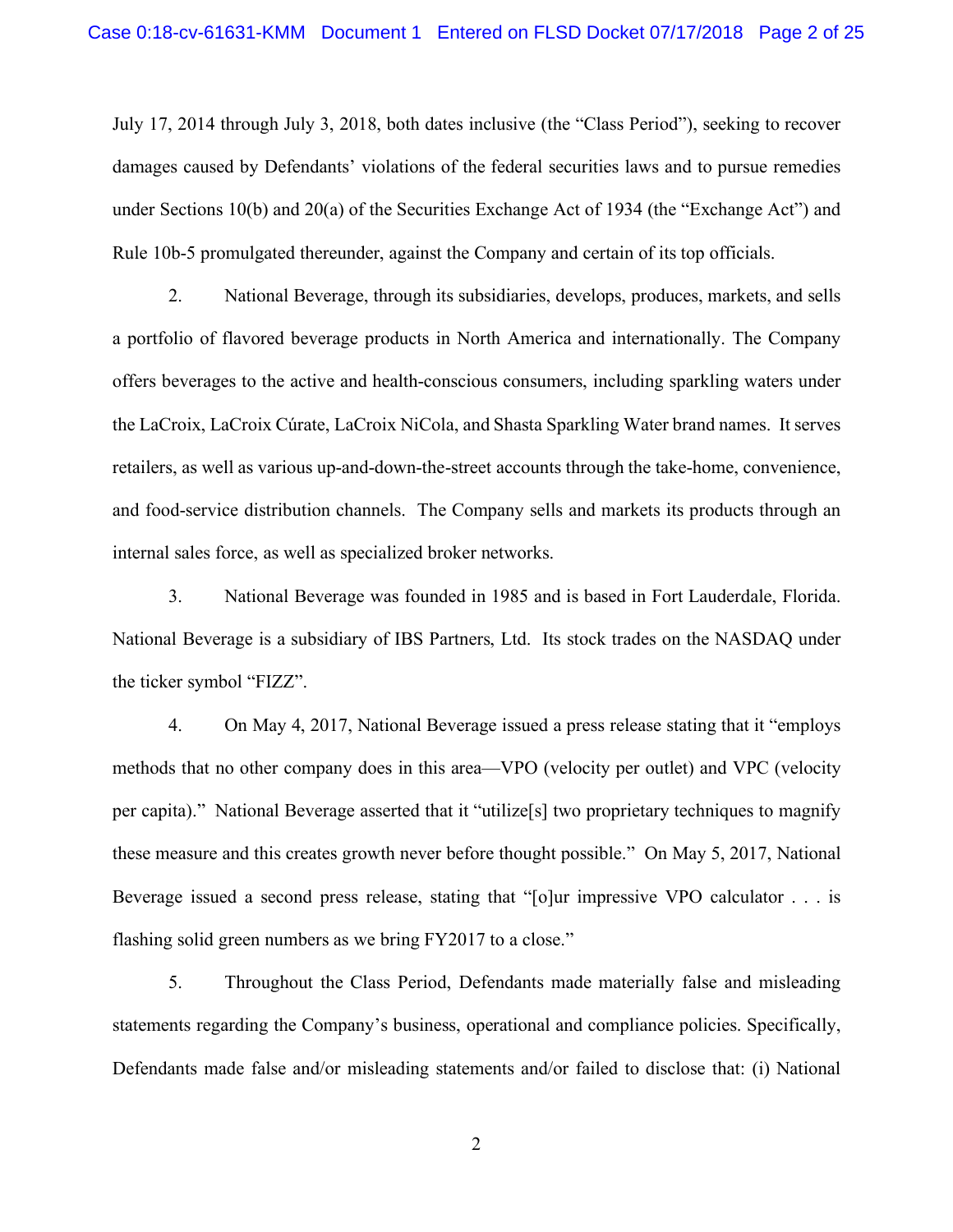Beverage's sales claims and the supposed underlying "proprietary techniques" lacked a verifiable basis; (ii) National Beverage's Chairman and Chief Executive Officer ("CEO"), Defendant Nick A. Caporella ("Caporella") engaged in a pattern of sexual misconduct between 2014 and 2016; and (iii) as a result, National Beverage's public statements were materially false and misleading at all relevant times.

6. On December 8, 2017, National Beverage issued a press release announcing its financial and operating results for the period ended October 28, 2017. Notwithstanding the Company's representations in its May 2017 press releases with respect to "creat[ing] growth never before thought possible," analyst Laurent Grandet of Credit Suisse assigned an "underperform" rating to the Company's stock. Grandet noted that National Beverage's business was driven "almost entirely" by the success of its LaCroix sparkling water brand, the growth trajectory of which was in fact slowing. That same day, Maxim analyst Anthony Vendetti reiterated a "sell" recommendation for National Beverage stock, noting that its "numerous weak brands and opaque financial reporting" made its sale "highly unlikely."

7. On this news, National Beverage's share price fell \$11.91, or 10.56%, to close at \$100.84 on December 8, 2017.

8. On June 26, 2018, the *Wall Street Journal* published an article entitled "The SEC Has Had Its Own Questions About LaCroix", reporting that National Beverage had "declined to provide" the SEC "with requested sales figures to clarify [National Beverage's] sales claims", following a letter request from the SEC in January 2018.

9. On this news, National Beverage's share price fell \$9.75, or 8.87%, to close at \$100.19 on June 27, 2018.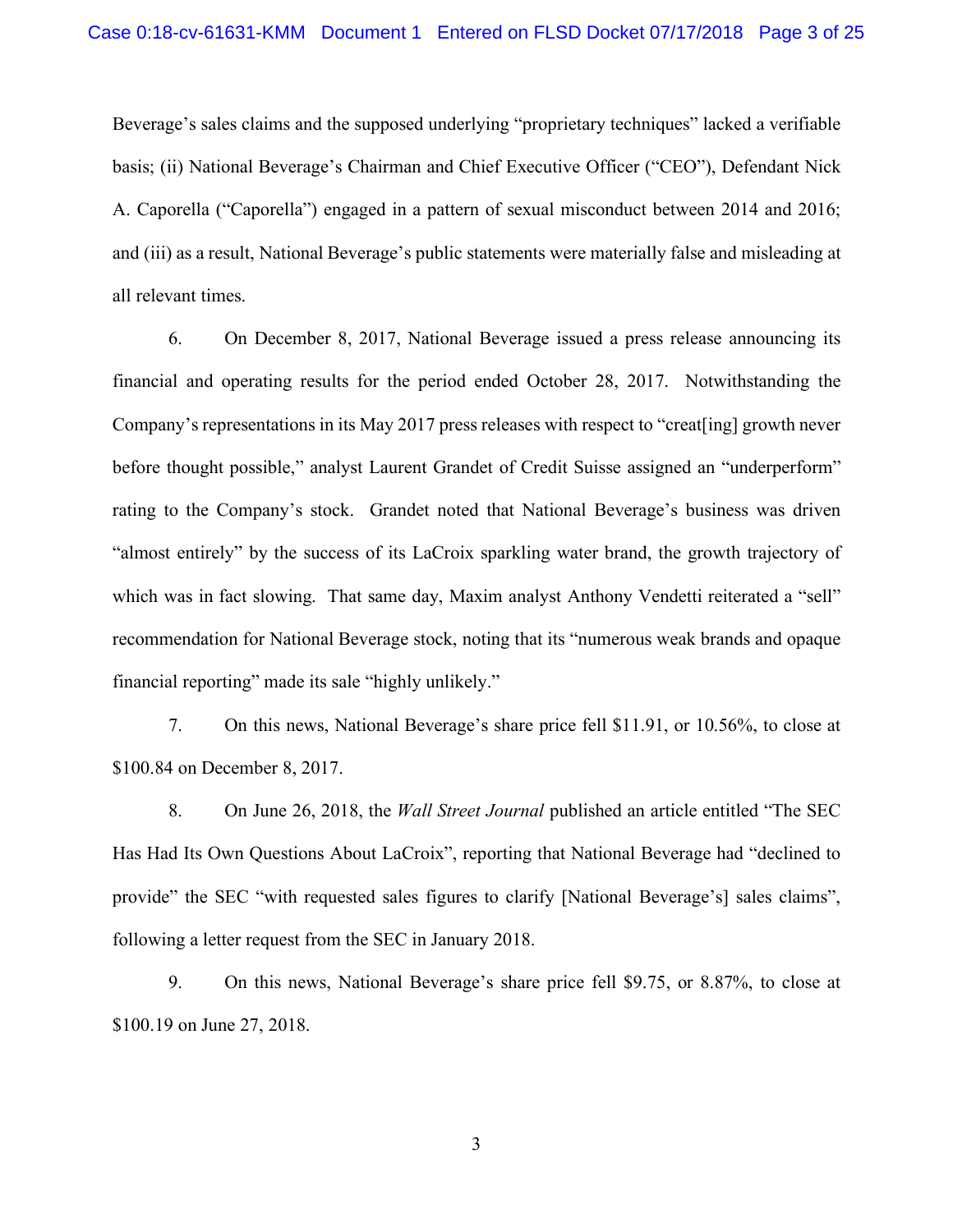10. Then, on July 3, 2018, the *Wall Street Journal* published an article entitled "Billionaire Behind LaCroix Accused of Improper Touching by Two Pilots." The article reported, in part, that "[t]wo pilots have filed lawsuits alleging sexual harassment . . . claiming 82-year-old Nick A. Caporella inappropriately touched them on multiple trips while they were flying with him in the cockpit of his business jet" and that "[t]he suits claim the unwanted touching occurred on more than 30 trips from 2014 to 2016.

11. On this news, National Beverage's share price fell \$2.90, or 2.64%, over the following two trading days, closing at \$107.04 on July 6, 2018.

12. As a result of Defendants' wrongful acts and omissions, and the precipitous decline in the market value of the Company's securities, Plaintiff and other Class members have suffered significant losses and damages.

## **JURISDICTION AND VENUE**

13. The claims asserted herein arise under and pursuant to §§10(b) and 20(a) of the Exchange Act (15 U.S.C. §§78j(b) and 78t(a)) and Rule 10b-5 promulgated thereunder by the SEC (17 C.F.R. §240.10b-5).

14. This Court has jurisdiction over the subject matter of this action pursuant to 28 U.S.C. §§ 1331 and Section 27 of the Exchange Act.

15. Venue is proper in this Judicial District pursuant to §27 of the Exchange Act (15 U.S.C. §78aa) and 28 U.S.C. §1391(b) as National Beverage's principal executive offices are located within this Judicial District.

16. In connection with the acts, conduct and other wrongs alleged in this Complaint, Defendants, directly or indirectly, used the means and instrumentalities of interstate commerce,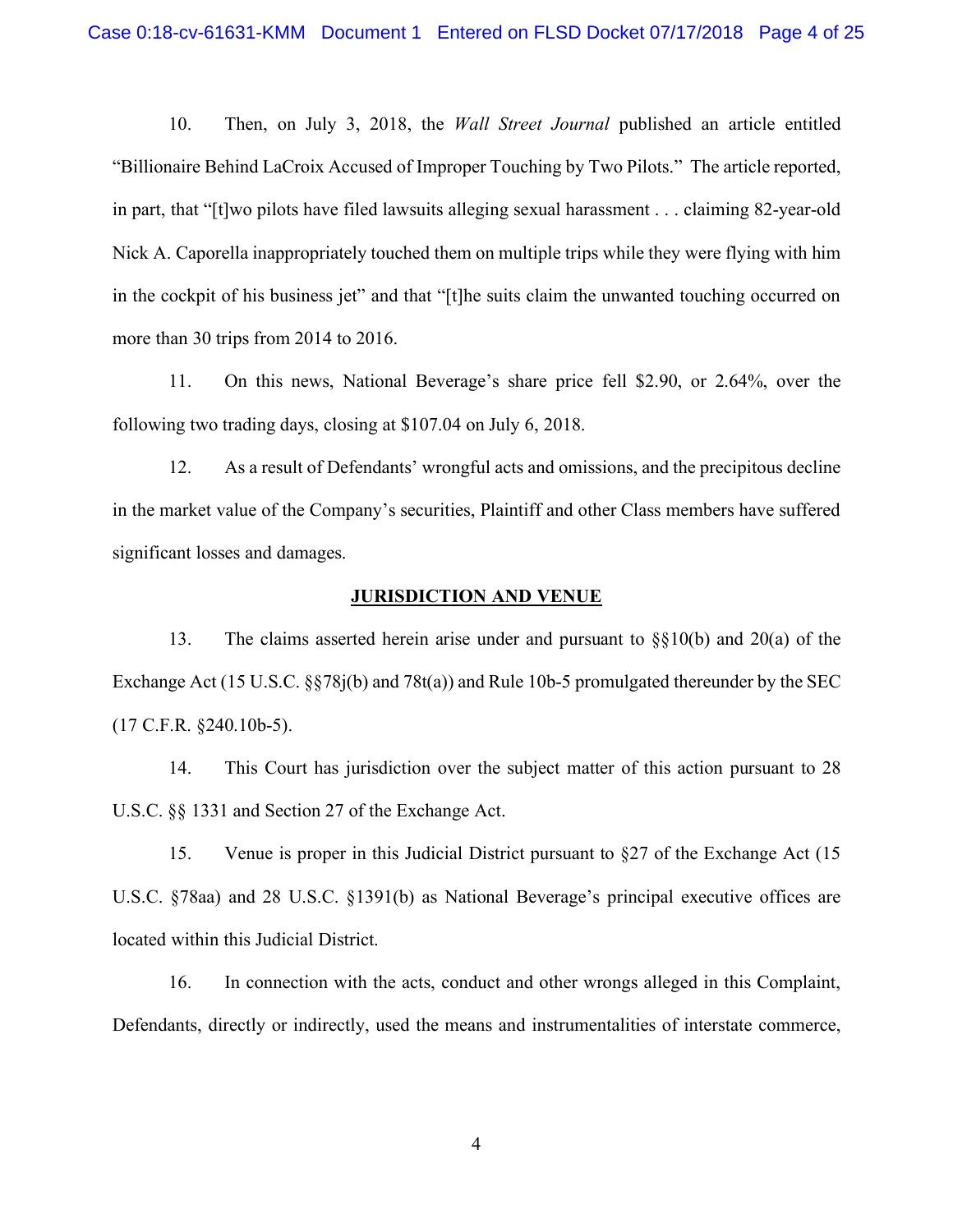including but not limited to, the United States mail, interstate telephone communications and the facilities of the national securities exchange.

## **PARTIES**

17. Plaintiff, as set forth in the attached Certification, acquired National Beverage's securities at artificially inflated prices during the Class Period and was damaged upon the revelation of the alleged corrective disclosures.

18. Defendant National Beverage is headquartered in Fort Lauderdale, Florida, with principal executive offices located at 8100 SW Tenth Street, Suite 4000, Fort Lauderdale, Florida 33324. National Beverage's securities trade on the NASDAQ under the ticker symbol "FIZZ."

19. Defendant Caporella has served at all relevant times as the Company's CEO and Chairman.

20. Defendant George R. Bracken ("Bracken") has served at all relevant times as the Company's Executive Vice President of Finance.

21. The Defendants referenced above in ¶¶ 19-20 are sometimes referred to herein as the "Individual Defendants."

22. The Individual Defendants possessed the power and authority to control the contents of National Beverage's SEC filings, press releases, and other market communications. The Individual Defendants were provided with copies of the Company's SEC filings and press releases alleged herein to be misleading prior to or shortly after their issuance and had the ability and opportunity to prevent their issuance or to cause them to be corrected. Because of their positions with the Company, and their access to material information available to them but not to the public, the Individual Defendants knew that the adverse facts specified herein had not been disclosed to and were being concealed from the public, and that the positive representations being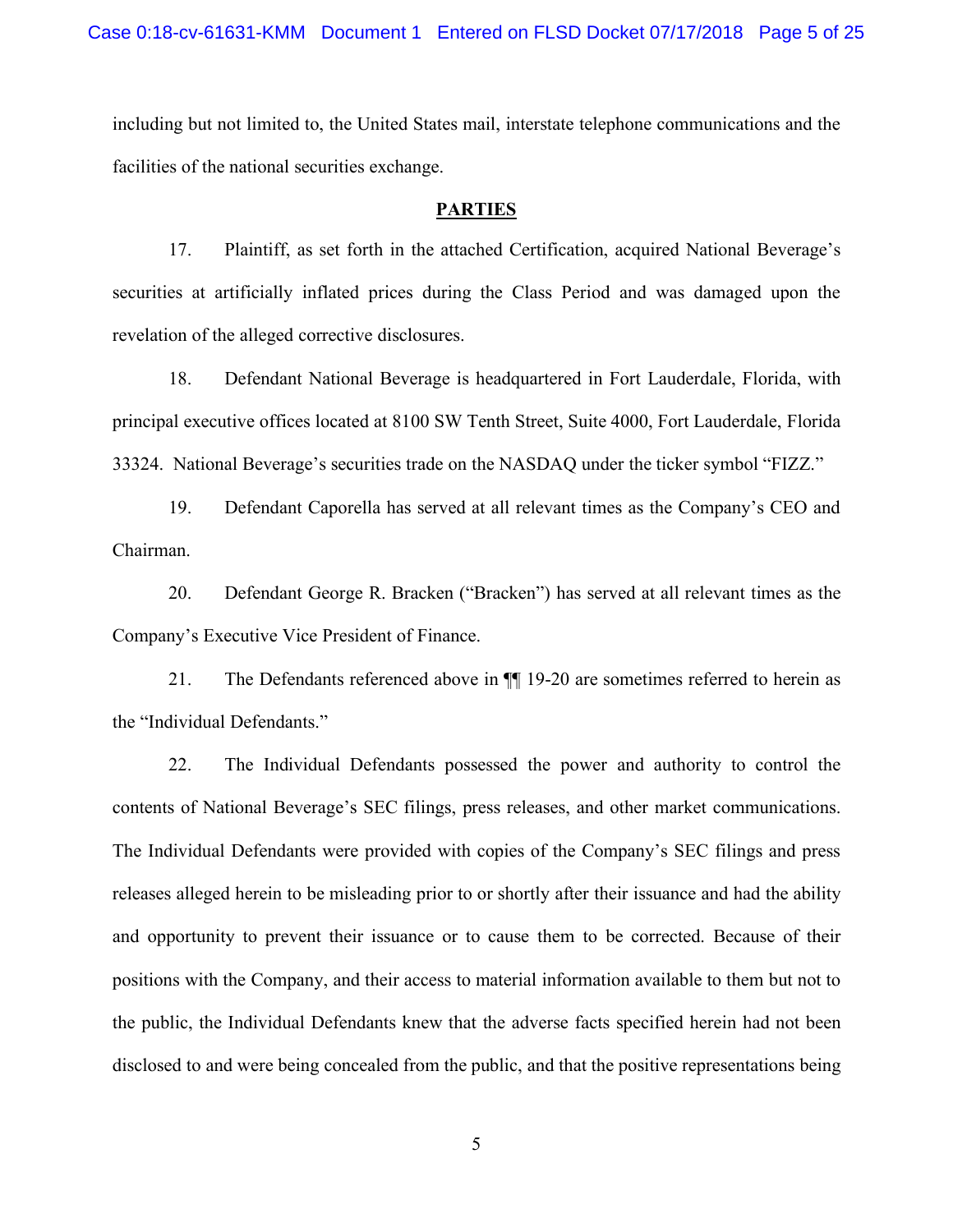made were then materially false and misleading. The Individual Defendants are liable for the false statements and omissions pleaded herein.

## **SUBSTANTIVE ALLEGATIONS**

## **Background**

23. National Beverage, through its subsidiaries, develops, produces, markets, and sells a portfolio of flavored beverage products in North America and internationally. The Company offers beverages to the active and health-conscious consumers, including sparkling waters under the LaCroix, LaCroix Cúrate, LaCroix NiCola, and Shasta Sparkling Water brand names. It serves retailers, as well as various up-and-down-the-street accounts through the take-home, convenience, and food-service distribution channels. The Company sells and markets its products through an internal sales force, as well as specialized broker networks.

## **Materially False and Misleading Statements Issued During the Class Period**

24. The Class Period begins on July 17, 2014, when National Beverage filed its annual report for the fiscal quarter and year ended May 3, 2014 (the "2014 10-K"). For fiscal year 2014, National Beverage reported net income of \$43.64 million, or \$0.92 per diluted share, on revenue of \$641.14 million, compared to net income of \$46.92 million, or \$1.01 per diluted share, on revenue of \$662.01 million for the same period in the same period in fiscal year 2013.

25. In the 2014 10-K, National Beverage advised investors that its Code of Ethics was available on the Company's website. National Beverage's Code of Ethics (revised as of August 2016) states, in relevant part:

## POSITIVE WORK ENVIRONMENT

The Company has an anti-harassment policy committed to providing a positive work environment for all of its employees. *Any type of harassment, whether of a*  racial, sexual, ethnic, or other nature, is absolutely prohibited. The Company actively enforces its policy against harassment and employees are encouraged to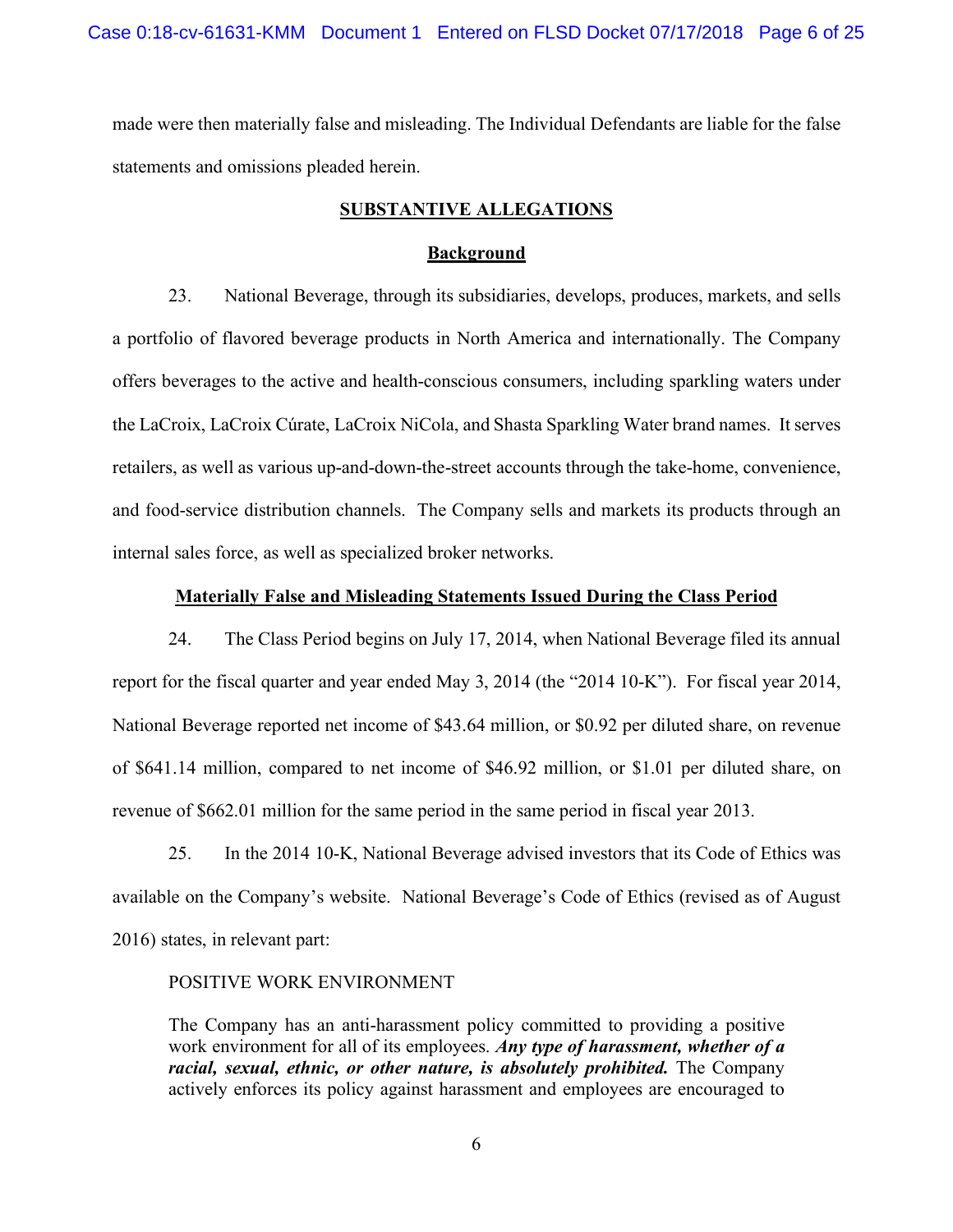review that policy in detail. The policy applies to all conduct on the Company's premises and to all conduct off the Company's premises that affects an employee's work environment. It applies not only to relationships with and conduct toward other employees; it also applies to how employees conduct themselves with respect to representatives of suppliers, customers, and others with whom the Company has business relations. The Company considers violation of the policy to be a serious offense that will lead to discipline, up to and including discharge.

Harassment comes in many forms and may be physical, verbal, mental, or emotional. Generally, it is any conduct directed toward another person that, when viewed by a reasonable person, would or could be perceived as objectionable. Harassment includes creating a hostile work environment or permitting one to exist.

(Emphasis added.)

26. The 2014 10-K contained signed certifications pursuant to the Sarbanes-Oxley Act of 2002 ("SOX") by Defendants Caporella and Bracken, stating that "[t]he information contained in the [2014 10-K] fairly presents, in all material respects, the financial condition and result of operations of the Company."

27. On July 26, 2015, National Beverage filed its annual report for the fiscal quarter and year ended May 2, 2015 (the "2015 10-K"). For fiscal year 2015, National Beverage reported net income of \$49.31 million, or \$1.05 per diluted share, on revenue of \$645.83 million, compared to net income of \$43.64 million, or \$0.92 per diluted share, on revenue of \$641.14 million for the same period in fiscal year 2014.

28. In the 2015 10-K, National Beverage advised investors that its Code of Ethics was available on the Company's website. Upon information and belief, National Beverage's Code of Ethics contained the representations regarding the Company's purported anti-harassment policy described *supra* at ¶ 25.

29. The 2015 10-K contained signed certifications pursuant to SOX by Defendants Caporella and Bracken, stating that "[t]he information contained in the [2015 10-K] fairly presents, in all material respects, the financial condition and result of operations of the Company."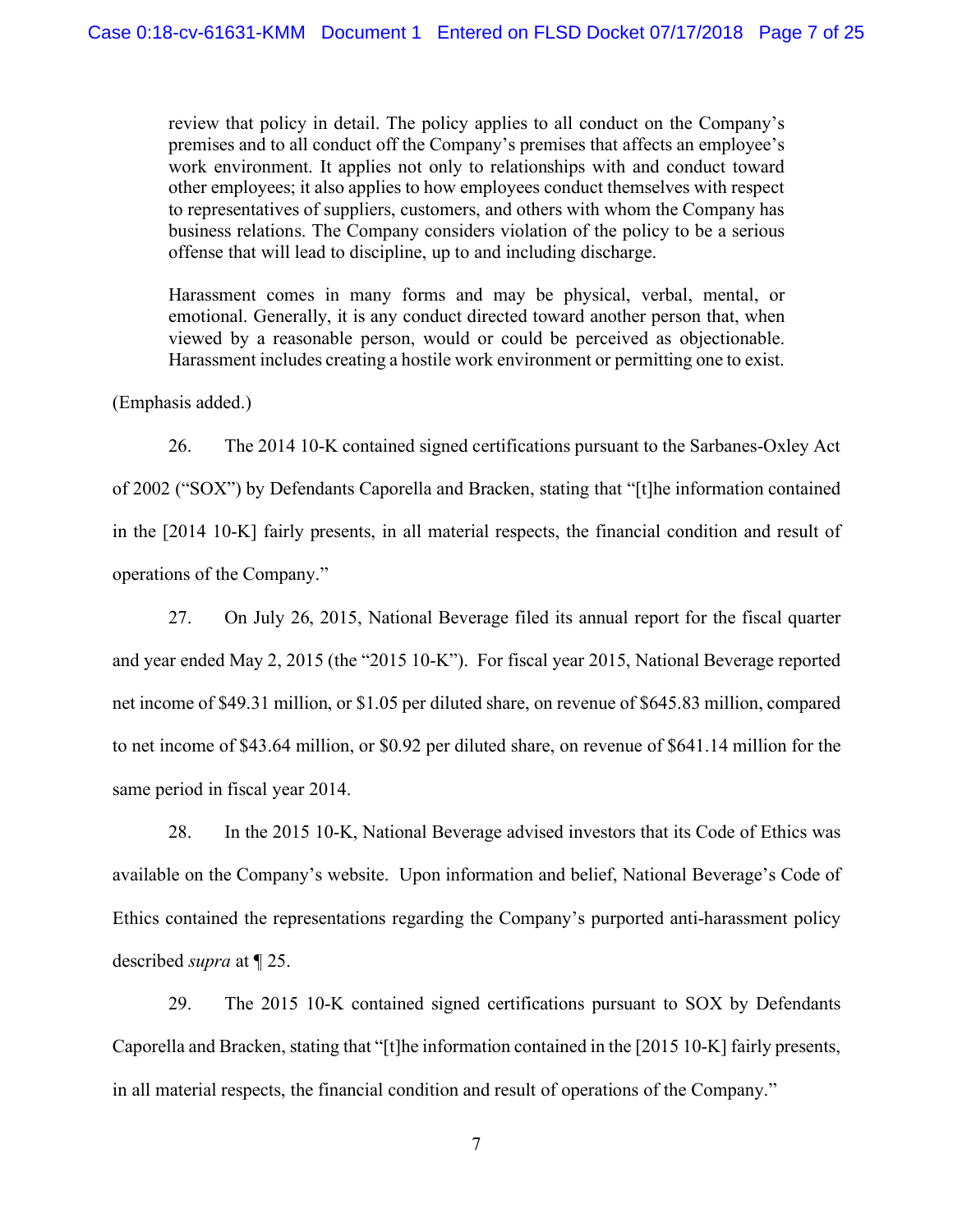30. On July 14, 2016, National Beverage filed its annual report for the fiscal quarter and year ended April 30, 2016 (the "2016 10-K"). For fiscal year 2016, National Beverage reported net income of \$61.2 million, or \$1.31 per diluted share, on revenue of \$704.79 million, compared to net income of \$49.31 million, or \$1.05 per diluted share, on revenue of \$645.83 million for the same period in fiscal year 2015.

31. In the 2016 10-K, National Beverage advised investors that its Code of Ethics was available on the Company's website. Upon information and belief, National Beverage's Code of Ethics contained the representations regarding the Company's purported anti-harassment policy described *supra* at ¶ 25.

32. The 2016 10-K contained signed certifications pursuant to SOX by Defendants Caporella and Bracken, stating that "[t]he information contained in the [2016 10-K] fairly presents, in all material respects, the financial condition and result of operations of the Company."

33. On May 4, 2017, National Beverage issued a press release stating that it "employs methods that no other company does in this area—VPO (velocity per outlet) and VPC (velocity per capita)." National Beverage asserted that it "utilize[s] two proprietary techniques to magnify these measure and this creates growth never before thought possible."

34. On May 5, 2017, National Beverage issued a second press release stating that "[o]ur impressive VPO calculator . . . is flashing solid green numbers as we bring FY2017 to a close."

35. On July 13, 2017, National Beverage filed its annual report for the fiscal quarter and year ended April 29, 2017 (the "2017 10-K"). For fiscal year 2017, National Beverage reported net income of \$107.05 million, or \$2.29 per diluted share, on revenue of \$826.92 million, compared to net income of \$61.20 million, or \$1.31 per diluted share, on revenue of \$704.79 million for the same period in fiscal year 2016.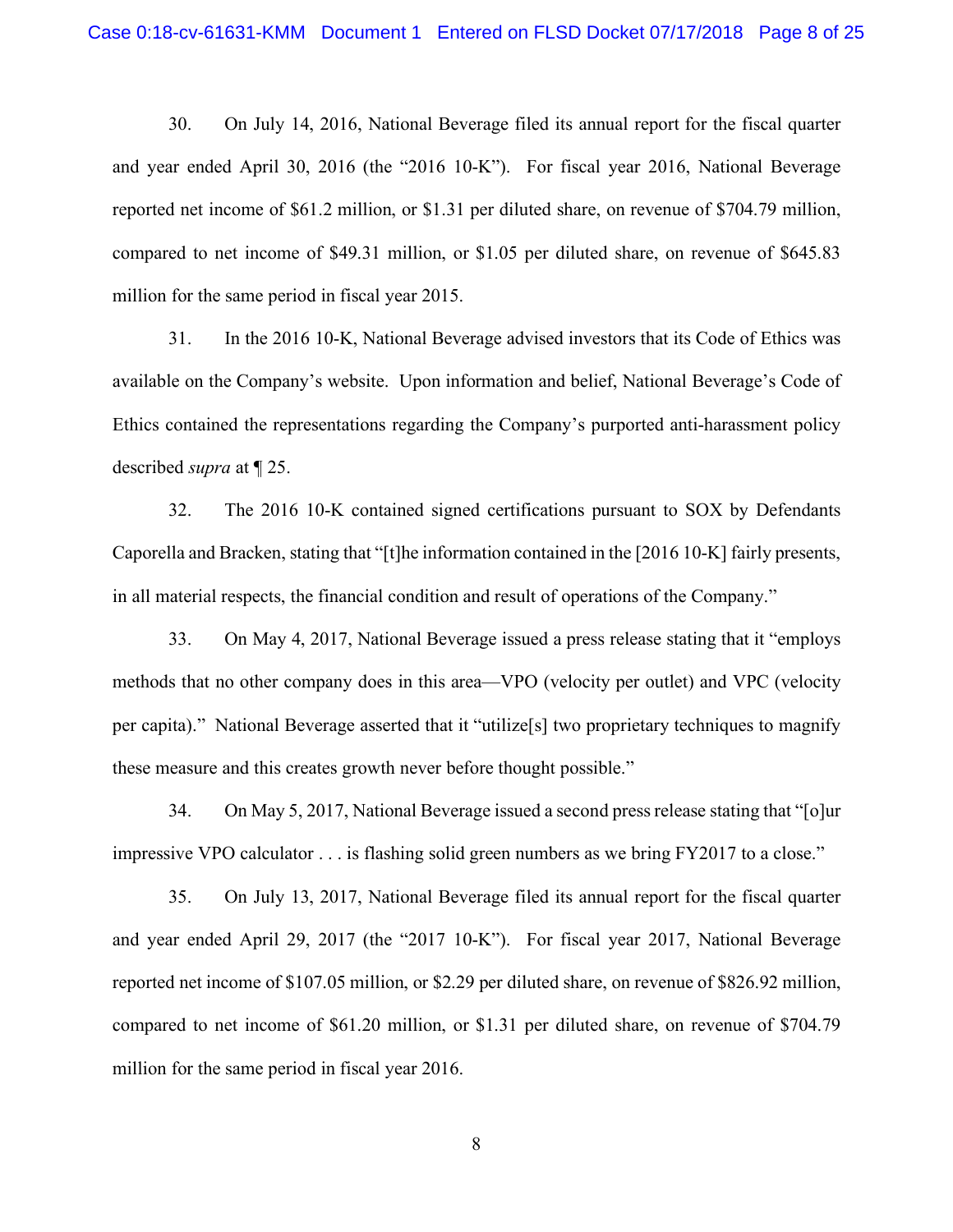36. In the 2017 10-K, National Beverage advised investors that its Code of Ethics was available on the Company's website. Upon information and belief, National Beverage's Code of Ethics contained the representations regarding the Company's purported anti-harassment policy described *supra* at ¶ 25.

37. The 2017 10-K contained signed certifications pursuant to SOX by Defendants Caporella and Bracken, stating that "[t]he information contained in the [2017 10-K] fairly presents, in all material respects, the financial condition and result of operations of the Company."

38. The statements referenced in ¶¶ 24-37 were materially false and misleading because Defendants made false and/or misleading statements, as well as failed to disclose material adverse facts about the Company's business, operational and compliance policies. Specifically, Defendants made false and/or misleading statements and/or failed to disclose that: (i) National Beverage's sales claims and the supposed underlying "proprietary techniques" lacked a verifiable basis; (ii) National Beverage's Chairman and CEO, Defendant Caporella, engaged in a pattern of sexual misconduct between 2014 and 2016; and (iii) as a result, National Beverage's public statements were materially false and misleading at all relevant times.

#### **The Truth Begins To Emerge**

39. On December 8, 2017, National Beverage issued a press release announcing its financial and operating results for the period ended October 28, 2017. Notwithstanding the Company's representations in its May 2017 press releases with respect to "creat[ing] growth never before thought possible," analyst Laurent Grandet of Credit Suisse assigned an "underperform" rating to the Company's stock. Grandet noted that National Beverage's business was driven "almost entirely" by the success of its LaCroix sparkling water brand, the growth trajectory of which was in fact slowing. That same day, Maxim analyst Anthony Vendetti reiterated a "sell"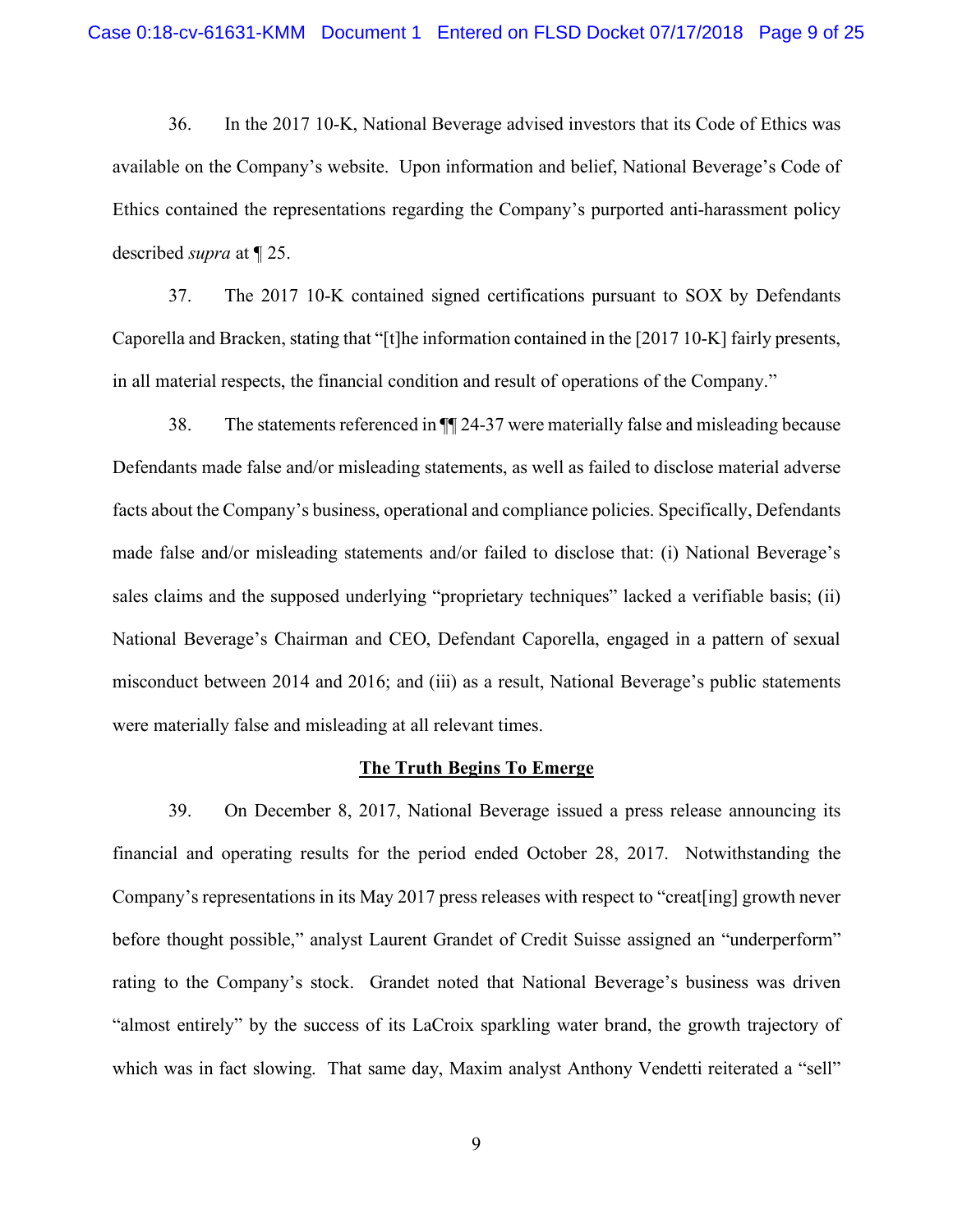recommendation for National Beverage stock, noting that its "numerous weak brands and opaque

financial reporting" made its sale "highly unlikely."

40. On this news, National Beverage's share price fell \$11.91, or 10.56%, to close at

\$100.84 on December 8, 2017.

41. On January 26, 2018, the SEC filed a letter addressed to Gregory P. Cook, National

Beverage's Vice President, Controller and Chief Accounting Officer ("Cook"), requesting

information regarding the Company's May 2017 statements with respect to its VPO and VPC

metrics. The SEC's letter stated, in part:

You state that you "magnify these measures and this creates growth never before thought possible." You also state that you are "creating velocity per capita through proven velocity predictors." To the extent that VPO and VPC are key performance indicators used in managing your business, please include a discussion of these measures along with comparative period amounts or explain why you do not believe this disclosure is necessary. Refer to Section III.B.1 of SEC Release No. 33-8350.

42. On February 23, 2018, National Beverage filed a letter, signed by Cook, in response

to the SEC's letter of January 26, 2018. The letter stated, in part:

Our Chairman & CEO wrote the following in his press release dated May 4, 2017:

## *"VPO – VPC Dynamics*

*National Beverage employs methods that no other company does in this area – VPO (velocity per outlet) and VPC (velocity per capita). We utilize two proprietary techniques to magnify these measures and this creates growth never before thought possible. Unique to National Beverage is creating velocity per capita through proven velocity predictors. Retailers are amazed by these methods and find before and after changes so dynamic that they demand we afford them the use of these methods as frequently as possible."*

This statement characterizes the entrepreneurial spirit of National Beverage and its Chairman. The metrics that Mr. Caporella referenced are used to establish goals for certain customers, but are not utilized to manage the overall executional side of our business. Furthermore, we do not believe our comments relative to VPO/VPC dynamics require explanation as they are proprietary methods that are part of a consumer engagement program called "BrandED". Through this educational program that allows us direct contact with our consumers, we learn about frequency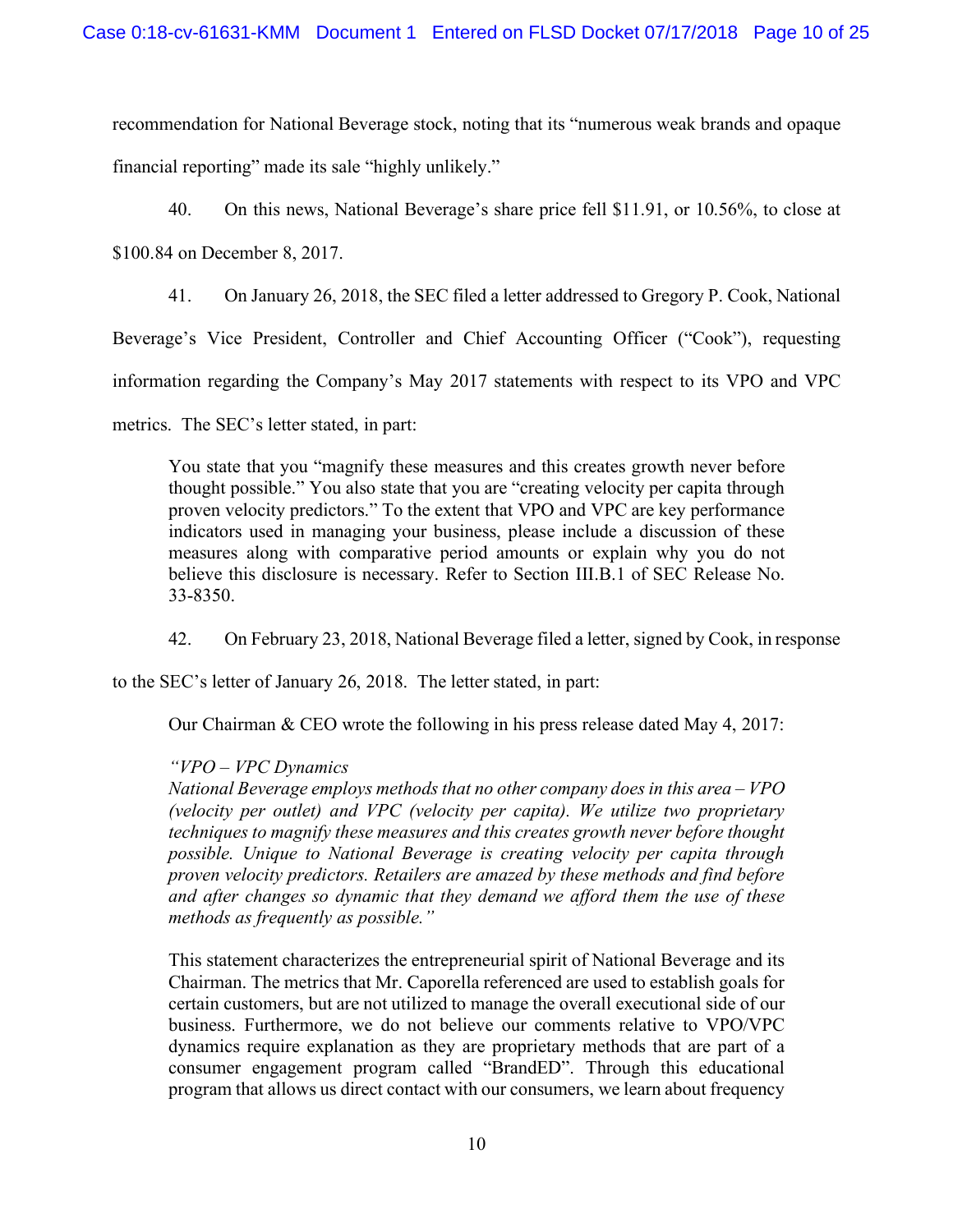of purchase, consumption, household management and other pertinent facts at various locations and time of purchase. This information is as secretive as the formulas of our beverages and should not be disclosed to our competition.

VPO and VPC therefore are not key performance indicators that would give readers a view of the Company through the "eyes of management" as that term is used in SEC Release No. 33-8350.

43. On March 26, 2018, the SEC filed a second letter in response to the comments in

Cook's letter of February 23, 2018. The letter stated, in part:

We note your press release filed with the Form 8-K on May 5, 2017 and the references to velocity per outlet and velocity per capita. You state that you "magnify these measures and this creates growth never before thought possible." You also state that you are "creating velocity per capita through proven velocity predictors." To the extent that VPO and VPC are key performance indicators used in managing your business, please include a discussion of these measures along with comparative period amounts or explain why you do not believe this disclosure is necessary. Refer to Section III.B.1 of SEC Release No. 33-8350.

44. Following the filing of the SEC's letter, National Beverage's share price fell \$1.96,

or 2.24%, to close at \$85.69 on March 26, 2018.

45. On April 25, 2018, Cook filed a letter in response to the SEC's letter of March 26,

2018, stating in part:

VPO (Velocity per Outlet) is calculated by dividing the number of units sold by a given customer during a specified time period by the number of outlets stocking the product. VPC (Velocity per Capita) is calculated by dividing the number of units sold in a given geographic area by the population of the area.

VPO metrics are used to establish goals for certain customers, identify poor performing stores, and, when combined with proprietary customer survey data, utilized to give customers better insight into their consumers. Such data is collected only for certain customers and cannot practically be used to establish goals or targets for the Company as a whole, nor can VPO data be applied to every customer. As a result, such metrics are used primarily for brand planning and execution for specific customers.

The Company uses VPC data primarily to quantify the average number of beverages by category that people consume each year in the United States. VPC highlights the opportunity for growth by comparing per capita consumption of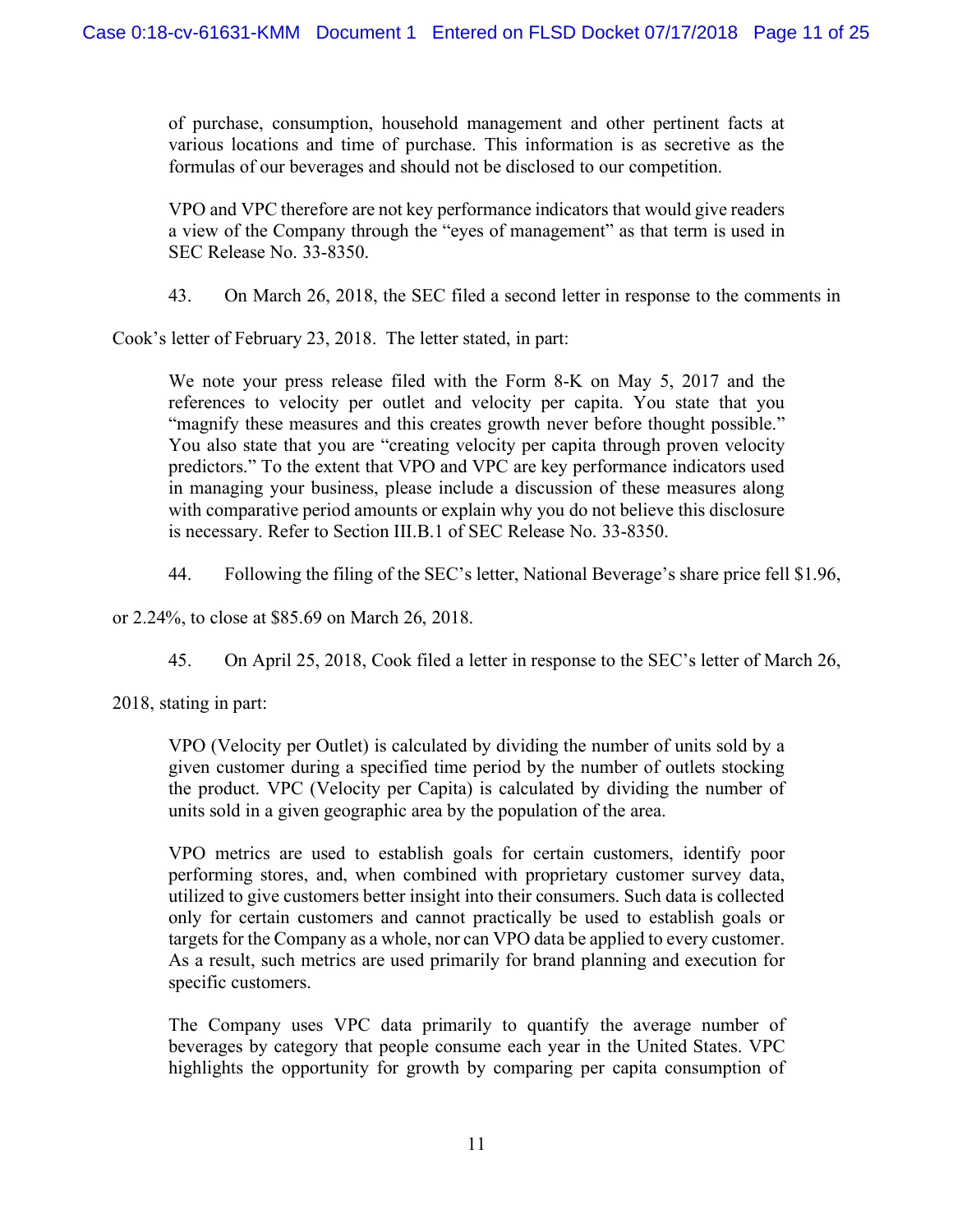sparkling water in the United States to that of other developed markets. As such, VPC data is often incorporated in customer sales presentations.

Although VPO and VPC are components in marketing and evaluating performance by customer, the data underlying these metrics is proprietary, and we believe the results of this use and the performance of our brands justify the use of the descriptions included in our press releases. This data, as compiled and used by our marketing section, would not give readers a view of the Company through the "eyes of management" as that term is used in SEC Release No. 33-8350.

46. On May 14, 2018, post-market, the SEC filed a third letter to Cook, stating that the

agency had completed its review of his filing.

47. On June 26, 2018, post-market, the *Wall Street Journal* published an article entitled

"The SEC Has Had Its Own Questions About LaCroix". The article reported, in part:

LaCroix maker National Beverage Corp. FIZZ 2.04% is known for issuing colorful news releases peppered with exclamation points, outsize boasts and attacks on critics.

Two of those releases recently caught the attention of the Securities and Exchange Commission, which in January asked the flavored seltzer company to clarify what its billionaire chairman and chief executive, Nick Caporella, meant when he wrote that the company had "magnified" two proprietary sales metrics to create "growth never before thought possible."

In the first of the two releases, dated May 4, 2017, Mr. Caporella wrote: "National Beverage employs methods that no other company does in this area – VPO (velocity per outlet) and VPC (velocity per capita)… Unique to National Beverage is creating velocity per capita through proven velocity predictors. Retailers are amazed by these methods"

The following day, a release described a VPO calculator "flashing solid green numbers as we bring FY2017 to close."

The SEC asked the Fort Lauderdale, Fla.-based company to provide "a discussion of these measures along with comparative amounts or explain why you do not believe this disclosure is necessary," according to securities filings.

## *In correspondence with the agency disclosed in those filings, National Beverage declined to provide the requested figures.*

"This information is as secretive as the formulas of our beverages and should not be disclosed to our competition," Gregory Cook, the company's controller, wrote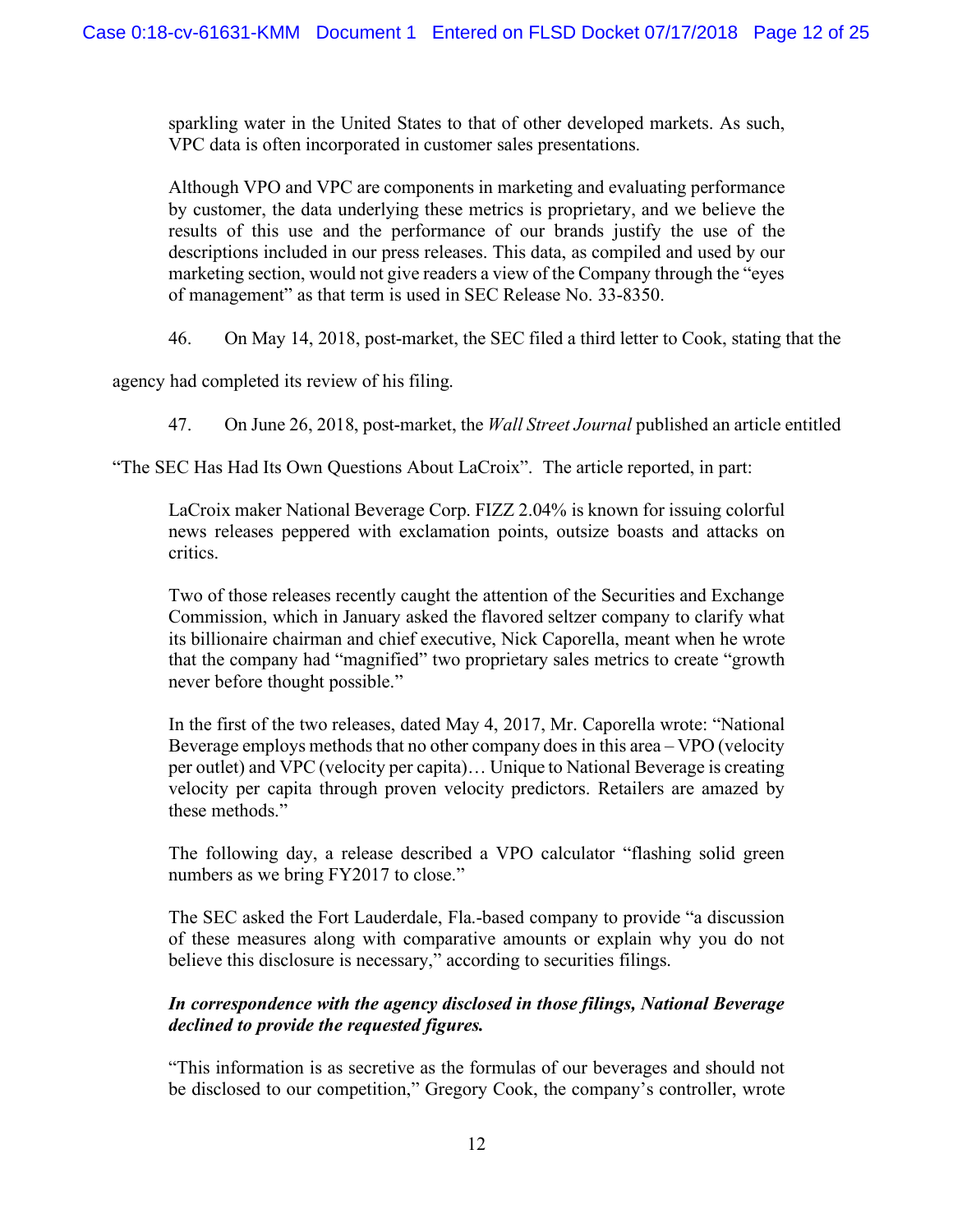in a response to the SEC. The metrics are used to set goals for certain customers and not for the company as a whole, he added. The agency said in May that it had completed its review of the matter.

(Emphasis added.)

48. On this news, National Beverage's share price fell \$9.75, or 8.87%, to close at

\$100.19 on June 27, 2018.

49. Then, on July 3, 2018, the *Wall Street Journal* published an article entitled

"Billionaire Behind LaCroix Accused of Improper Touching by Two Pilots." The article reported,

in part:

Two pilots have filed lawsuits alleging sexual harassment by the billionaire behind LaCroix sparkling water, claiming 82-year-old Nick A. Caporella inappropriately touched them on multiple trips while they were flying with him in the cockpit of his business jet.

The allegations by the former employees, both men, were made in lawsuits filed in the past two years in Florida and name both the chief executive and National Beverage Corp. as defendants. Mr. Caporella is the chairman, chief executive and controlling shareholder of National Beverage, which has a market value of \$5 billion, thanks to surging LaCroix sales.

Mr. Caporella, a rare CEO who also pilots the corporate jet, and the company have denied the allegations in court documents. *The suits claim the unwanted touching occurred on more than 30 trips from 2014 to 2016.*

\* \* \*

One lawsuit was filed by pilot Terence Huenefeld and his wife. Mr. Huenefeld, who spent about five months working for Mr. Caporella, accused the CEO of unwanted touching on 18 flights between March and July 2016, according to court documents.

The lawsuit alleged Mr. Caporella engaged in "repeated unjustified, unwarranted and uninvited grabbing, rubbing and groping of Terry's leg in a sexual manner, reaching up towards Terry's sexual organs."

\* \* \*

The second pilot, Vincent Citrullo, alleged in his lawsuit *a similar pattern of behavior* during more than a year flying alongside Mr. Caporella. The lawsuit claims that on 14 flights from March 2014 to July 2015, Mr. Caporella engaged in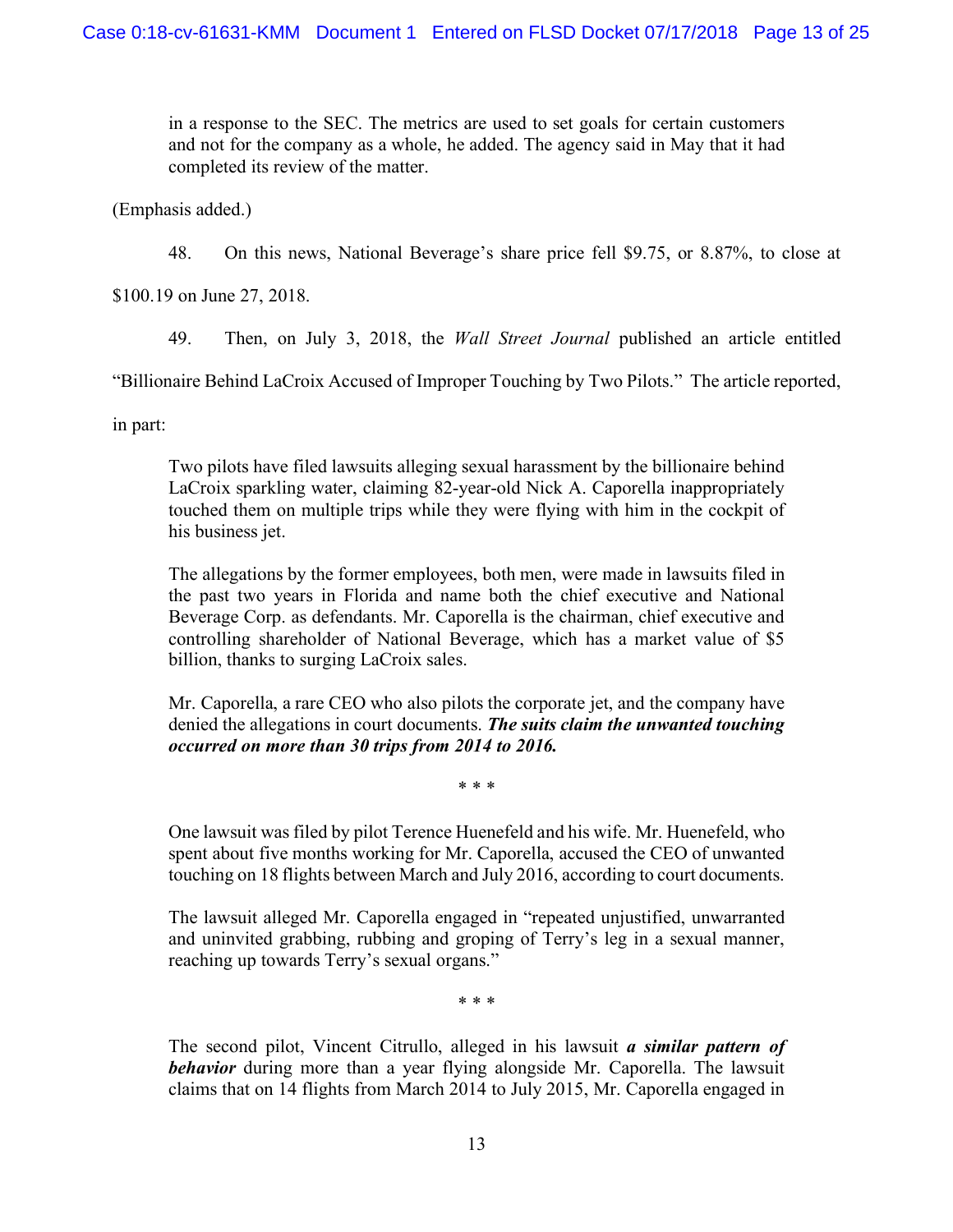unwanted touching, including grabbing Mr. Citrullo under his armpit, under his thigh and moving his right hand up Mr. Citrullo's left leg towards his genitals.

# Reached by phone Tuesday, *Mr. Citrullo said he stands by his allegations "100%. It was definitely inappropriate."*

50. On this news, National Beverage's share price fell \$2.90, or 2.64%, over the following two trading days, closing at \$107.04 on July 6, 2018.

51. As a result of Defendants' wrongful acts and omissions, and the precipitous decline in the market value of the Company's securities, Plaintiff and other Class members have suffered significant losses and damages.

## **PLAINTIFF'S CLASS ACTION ALLEGATIONS**

52. Plaintiff brings this action as a class action pursuant to Federal Rule of Civil Procedure 23(a) and (b)(3) on behalf of a Class, consisting of all those who purchased or otherwise acquired National Beverage securities during the Class Period (the "Class"); and were damaged upon the revelation of the alleged corrective disclosures. Excluded from the Class are Defendants herein, the officers and directors of the Company, at all relevant times, members of their immediate families and their legal representatives, heirs, successors or assigns and any entity in which Defendants have or had a controlling interest.

53. The members of the Class are so numerous that joinder of all members is impracticable. Throughout the Class Period, National Beverage securities were actively traded on the NASDAQ. While the exact number of Class members is unknown to Plaintiff at this time and can be ascertained only through appropriate discovery, Plaintiff believes that there are hundreds or thousands of members in the proposed Class. Record owners and other members of the Class may be identified from records maintained by National Beverage or its transfer agent and may be notified of the pendency of this action by mail, using the form of notice similar to that customarily used in securities class actions.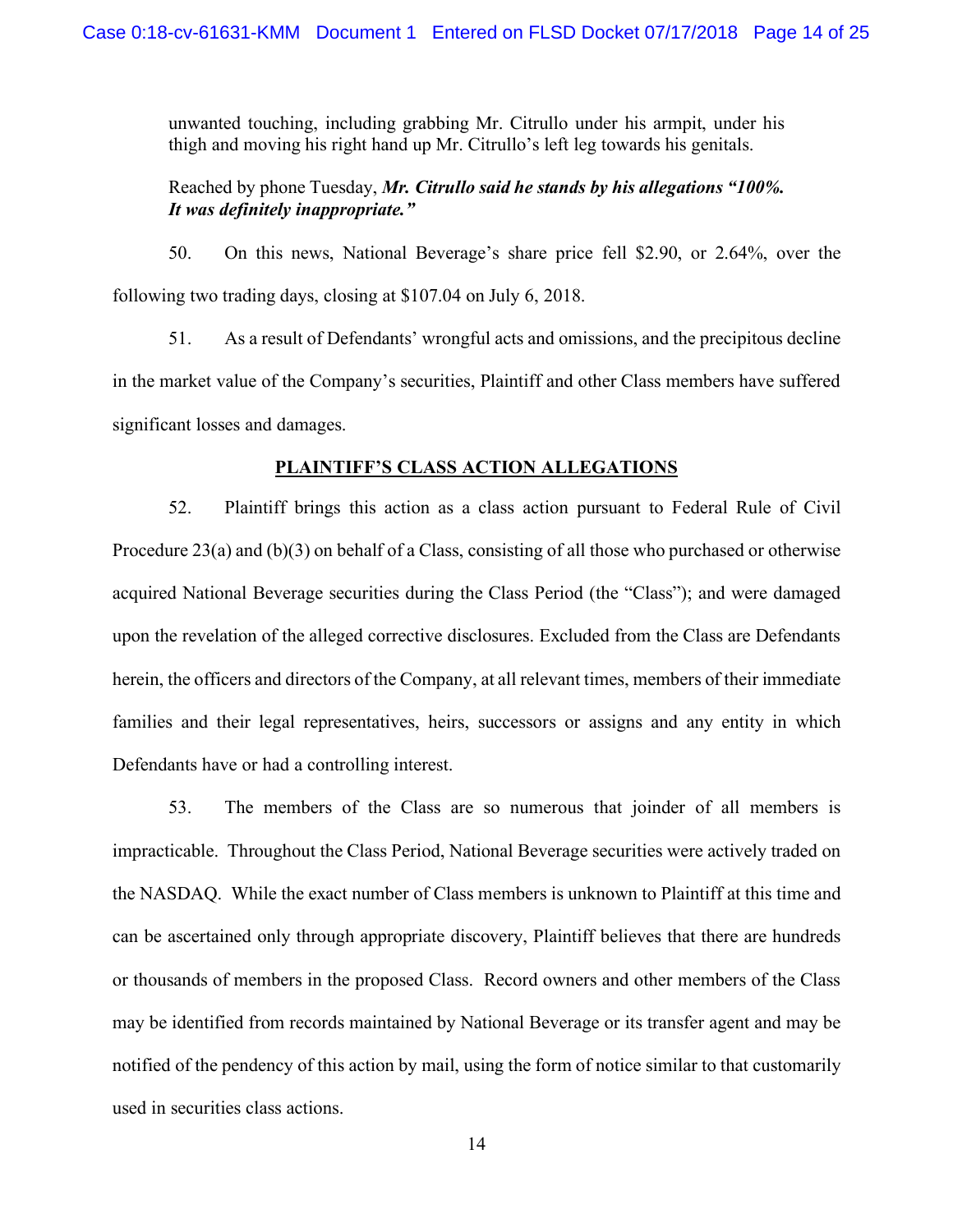54. Plaintiff's claims are typical of the claims of the members of the Class as all members of the Class are similarly affected by Defendants' wrongful conduct in violation of federal law that is complained of herein.

55. Plaintiff will fairly and adequately protect the interests of the members of the Class and has retained counsel competent and experienced in class and securities litigation. Plaintiff has no interests antagonistic to or in conflict with those of the Class.

56. Common questions of law and fact exist as to all members of the Class and predominate over any questions solely affecting individual members of the Class. Among the questions of law and fact common to the Class are:

- whether the federal securities laws were violated by Defendants' acts as alleged herein;
- whether statements made by Defendants to the investing public during the Class Period misrepresented material facts about the business, operations and management of National Beverage;
- whether the Individual Defendants caused National Beverage to issue false and misleading financial statements during the Class Period;
- whether Defendants acted knowingly or recklessly in issuing false and misleading financial statements;
- whether the prices of National Beverage securities during the Class Period were artificially inflated because of the Defendants' conduct complained of herein; and
- whether the members of the Class have sustained damages and, if so, what is the proper measure of damages.

57. A class action is superior to all other available methods for the fair and efficient adjudication of this controversy since joinder of all members is impracticable. Furthermore, as the damages suffered by individual Class members may be relatively small, the expense and burden of individual litigation make it impossible for members of the Class to individually redress the wrongs done to them. There will be no difficulty in the management of this action as a class action.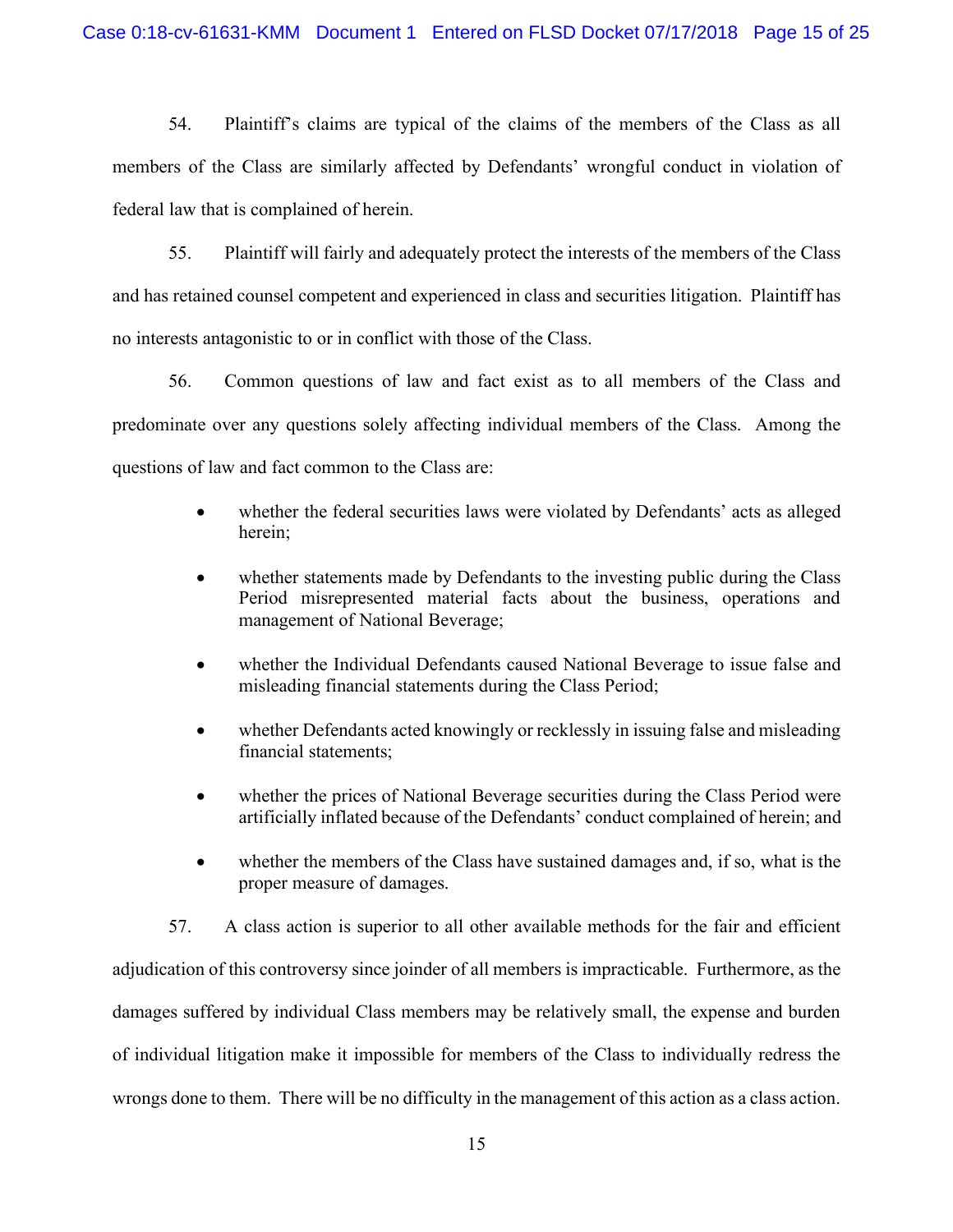58. Plaintiff will rely, in part, upon the presumption of reliance established by the fraud-

on-the-market doctrine in that:

- Defendants made public misrepresentations or failed to disclose material facts during the Class Period;
- the omissions and misrepresentations were material;
- National Beverage securities are traded in an efficient market;
- the Company's shares were liquid and traded with moderate to heavy volume during the Class Period;
- the Company traded on the NASDAQ and was covered by multiple analysts;
- the misrepresentations and omissions alleged would tend to induce a reasonable investor to misjudge the value of the Company's securities; and
- Plaintiff and members of the Class purchased, acquired and/or sold National Beverage securities between the time the Defendants failed to disclose or misrepresented material facts and the time the true facts were disclosed, without knowledge of the omitted or misrepresented facts.
- 59. Based upon the foregoing, Plaintiff and the members of the Class are entitled to a

presumption of reliance upon the integrity of the market.

60. Alternatively, Plaintiff and the members of the Class are entitled to the presumption

of reliance established by the Supreme Court in *Affiliated Ute Citizens of the State of Utah v.* 

*United States*, 406 U.S. 128, 92 S. Ct. 2430 (1972), as Defendants omitted material information in

their Class Period statements in violation of a duty to disclose such information, as detailed above.

## **COUNT I**

# **(Violations of Section 10(b) of the Exchange Act and Rule 10b-5 Promulgated Thereunder Against All Defendants)**

61. Plaintiff repeats and realleges each and every allegation contained above as if fully set forth herein.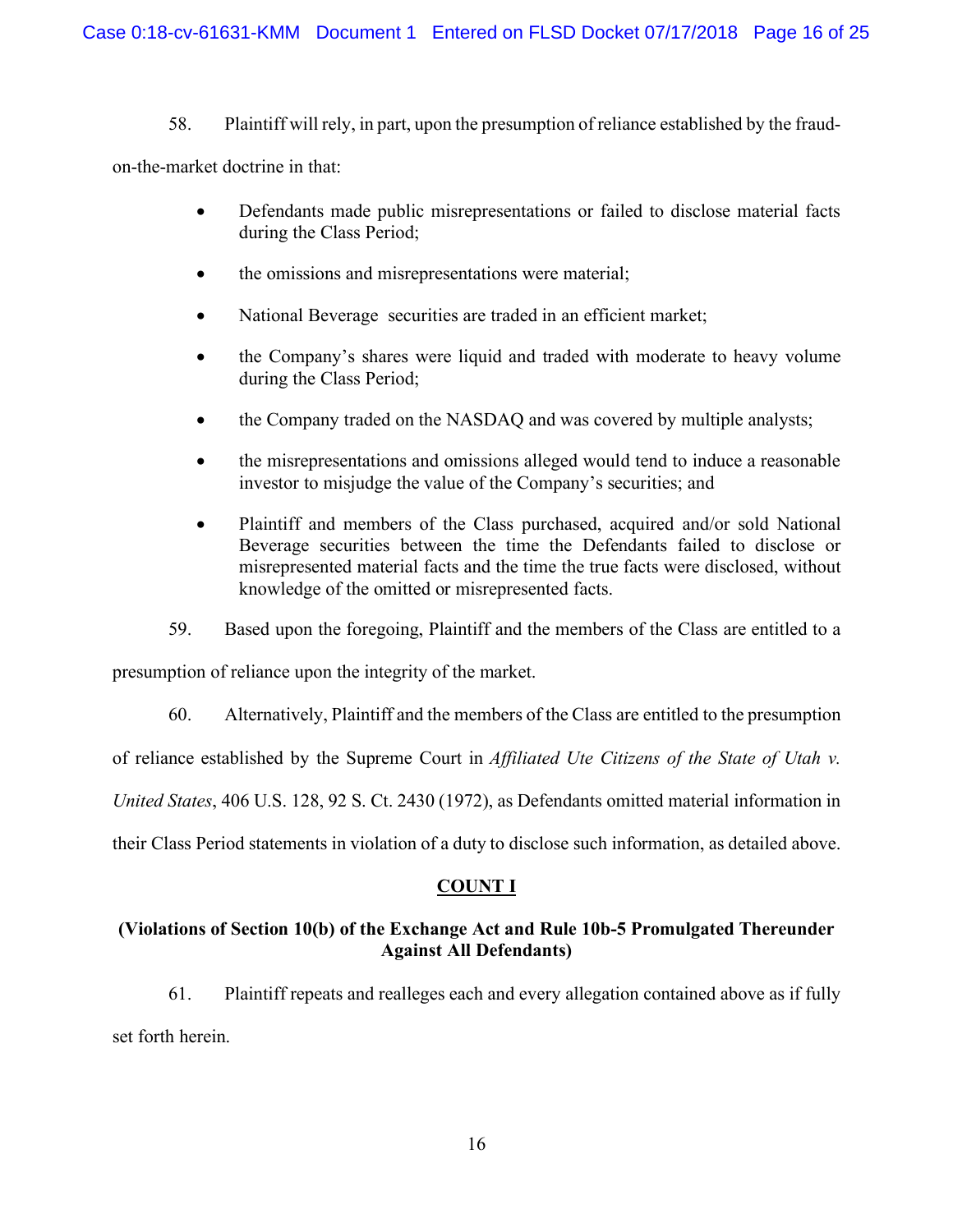62. This Count is asserted against Defendants and is based upon Section 10(b) of the Exchange Act, 15 U.S.C. § 78j(b), and Rule 10b-5 promulgated thereunder by the SEC.

63. During the Class Period, Defendants engaged in a plan, scheme, conspiracy and course of conduct, pursuant to which they knowingly or recklessly engaged in acts, transactions, practices and courses of business which operated as a fraud and deceit upon Plaintiff and the other members of the Class; made various untrue statements of material facts and omitted to state material facts necessary in order to make the statements made, in light of the circumstances under which they were made, not misleading; and employed devices, schemes and artifices to defraud in connection with the purchase and sale of securities. Such scheme was intended to, and, throughout the Class Period, did: (i) deceive the investing public, including Plaintiff and other Class members, as alleged herein; (ii) artificially inflate and maintain the market price of National Beverage securities; and (iii) cause Plaintiff and other members of the Class to purchase or otherwise acquire National Beverage securities and options at artificially inflated prices. In furtherance of this unlawful scheme, plan and course of conduct, Defendants, and each of them, took the actions set forth herein.

64. Pursuant to the above plan, scheme, conspiracy and course of conduct, each of the Defendants participated directly or indirectly in the preparation and/or issuance of the quarterly and annual reports, SEC filings, press releases and other statements and documents described above, including statements made to securities analysts and the media that were designed to influence the market for National Beverage securities. Such reports, filings, releases and statements were materially false and misleading in that they failed to disclose material adverse information and misrepresented the truth about National Beverage's finances and business prospects.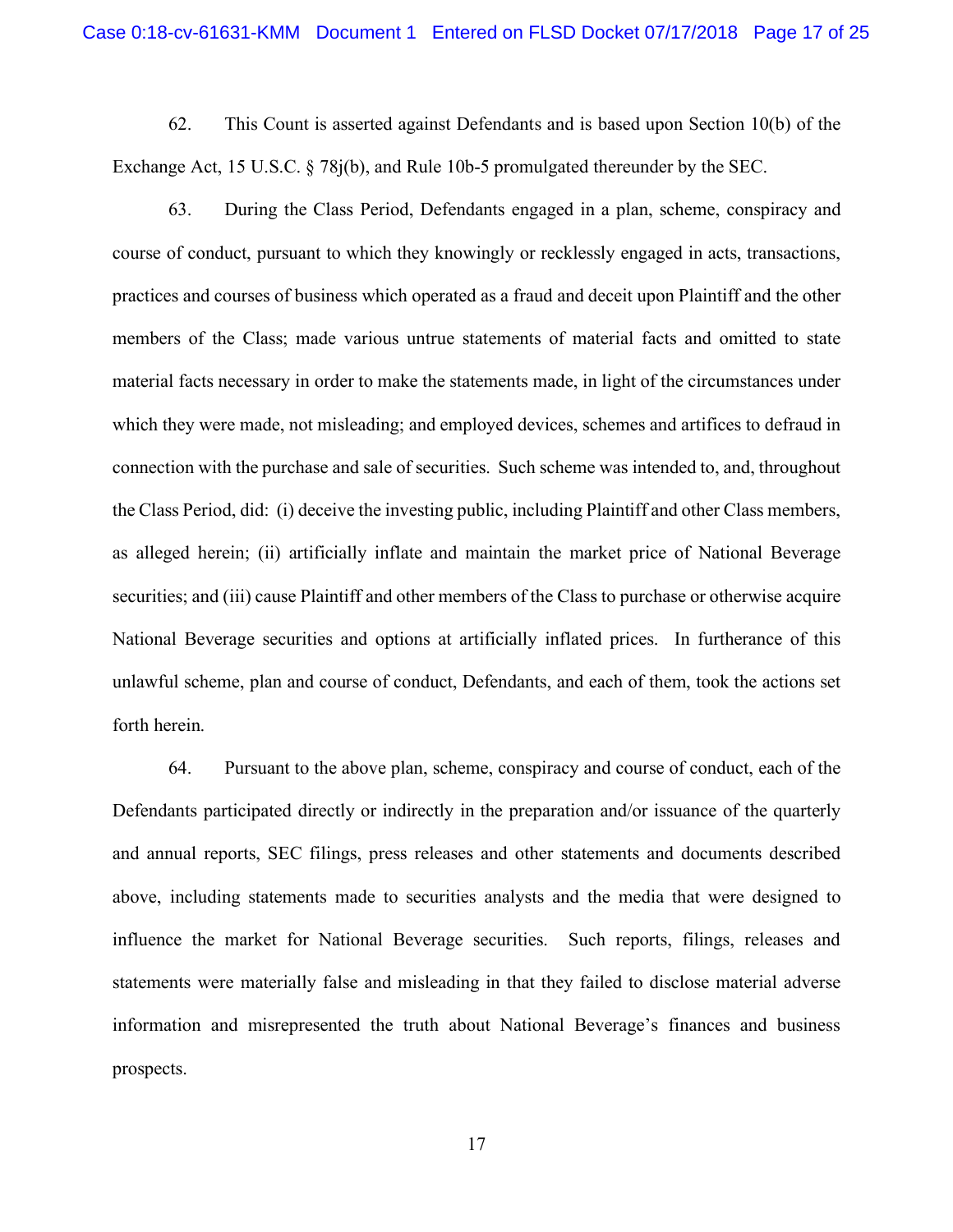65. By virtue of their positions at National Beverage , Defendants had actual knowledge of the materially false and misleading statements and material omissions alleged herein and intended thereby to deceive Plaintiff and the other members of the Class, or, in the alternative, Defendants acted with reckless disregard for the truth in that they failed or refused to ascertain and disclose such facts as would reveal the materially false and misleading nature of the statements made, although such facts were readily available to Defendants. Said acts and omissions of Defendants were committed willfully or with reckless disregard for the truth. In addition, each Defendant knew or recklessly disregarded that material facts were being misrepresented or omitted as described above.

66. Information showing that Defendants acted knowingly or with reckless disregard for the truth is peculiarly within Defendants' knowledge and control. As the senior managers and/or directors of National Beverage, the Individual Defendants had knowledge of the details of National Beverage's internal affairs.

67. The Individual Defendants are liable both directly and indirectly for the wrongs complained of herein. Because of their positions of control and authority, the Individual Defendants were able to and did, directly or indirectly, control the content of the statements of National Beverage. As officers and/or directors of a publicly-held company, the Individual Defendants had a duty to disseminate timely, accurate, and truthful information with respect to National Beverage's businesses, operations, future financial condition and future prospects. As a result of the dissemination of the aforementioned false and misleading reports, releases and public statements, the market price of National Beverage securities was artificially inflated throughout the Class Period. In ignorance of the adverse facts concerning National Beverage's business and financial condition which were concealed by Defendants, Plaintiff and the other members of the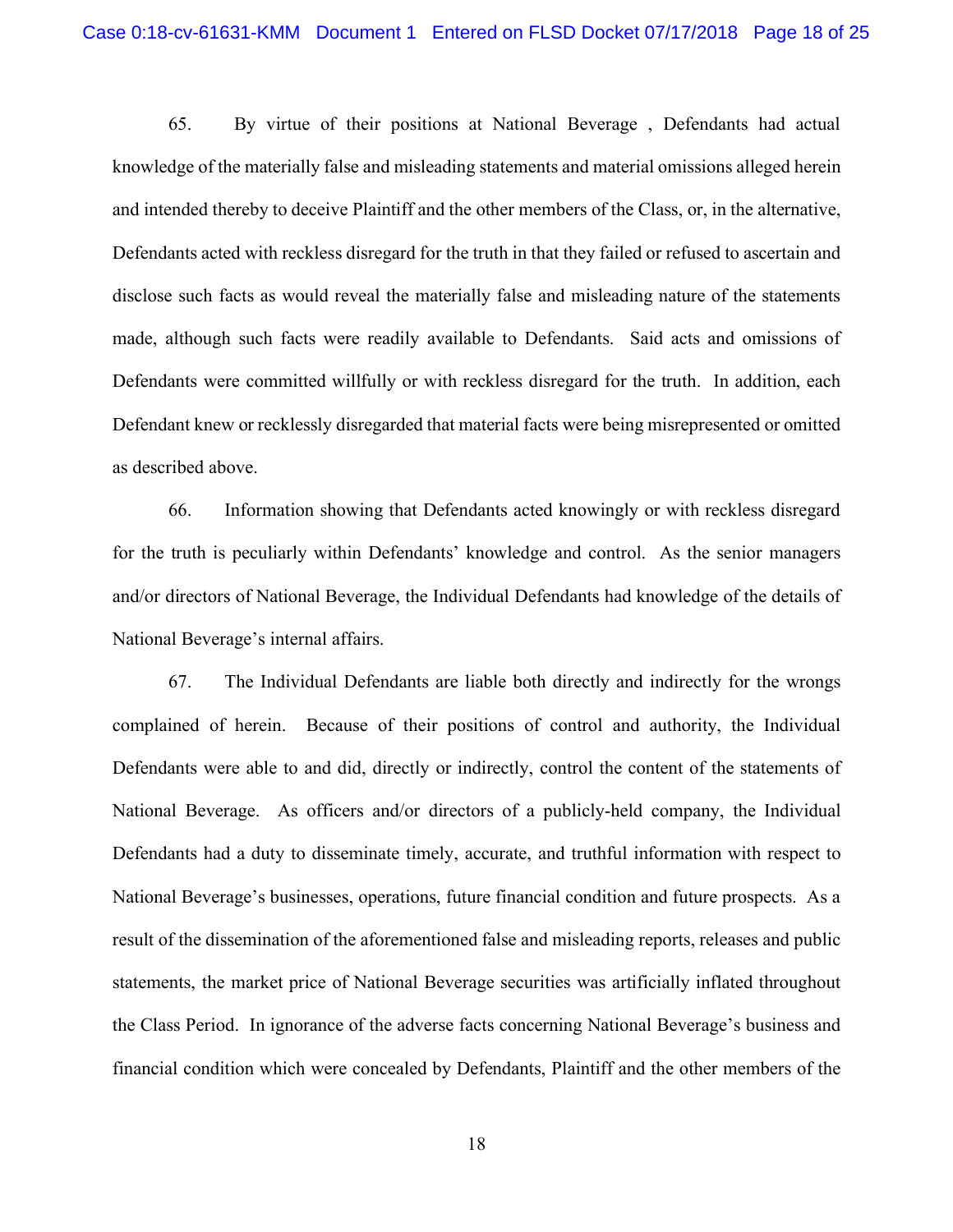Class purchased or otherwise acquired National Beverage securities at artificially inflated prices and relied upon the price of the securities, the integrity of the market for the securities and/or upon statements disseminated by Defendants, and were damaged thereby.

68. During the Class Period, National Beverage securities were traded on an active and efficient market. Plaintiff and the other members of the Class, relying on the materially false and misleading statements described herein, which the Defendants made, issued or caused to be disseminated, or relying upon the integrity of the market, purchased or otherwise acquired shares of National Beverage securities at prices artificially inflated by Defendants' wrongful conduct. Had Plaintiff and the other members of the Class known the truth, they would not have purchased or otherwise acquired said securities, or would not have purchased or otherwise acquired them at the inflated prices that were paid. At the time of the purchases and/or acquisitions by Plaintiff and the Class, the true value of National Beverage securities was substantially lower than the prices paid by Plaintiff and the other members of the Class. The market price of National Beverage securities declined sharply upon public disclosure of the facts alleged herein to the injury of Plaintiff and Class members.

69. By reason of the conduct alleged herein, Defendants knowingly or recklessly, directly or indirectly, have violated Section 10(b) of the Exchange Act and Rule 10b-5 promulgated thereunder.

70. As a direct and proximate result of Defendants' wrongful conduct, Plaintiff and the other members of the Class suffered damages in connection with their respective purchases, acquisitions and sales of the Company's securities during the Class Period, upon the disclosure that the Company had been disseminating misrepresented financial statements to the investing public.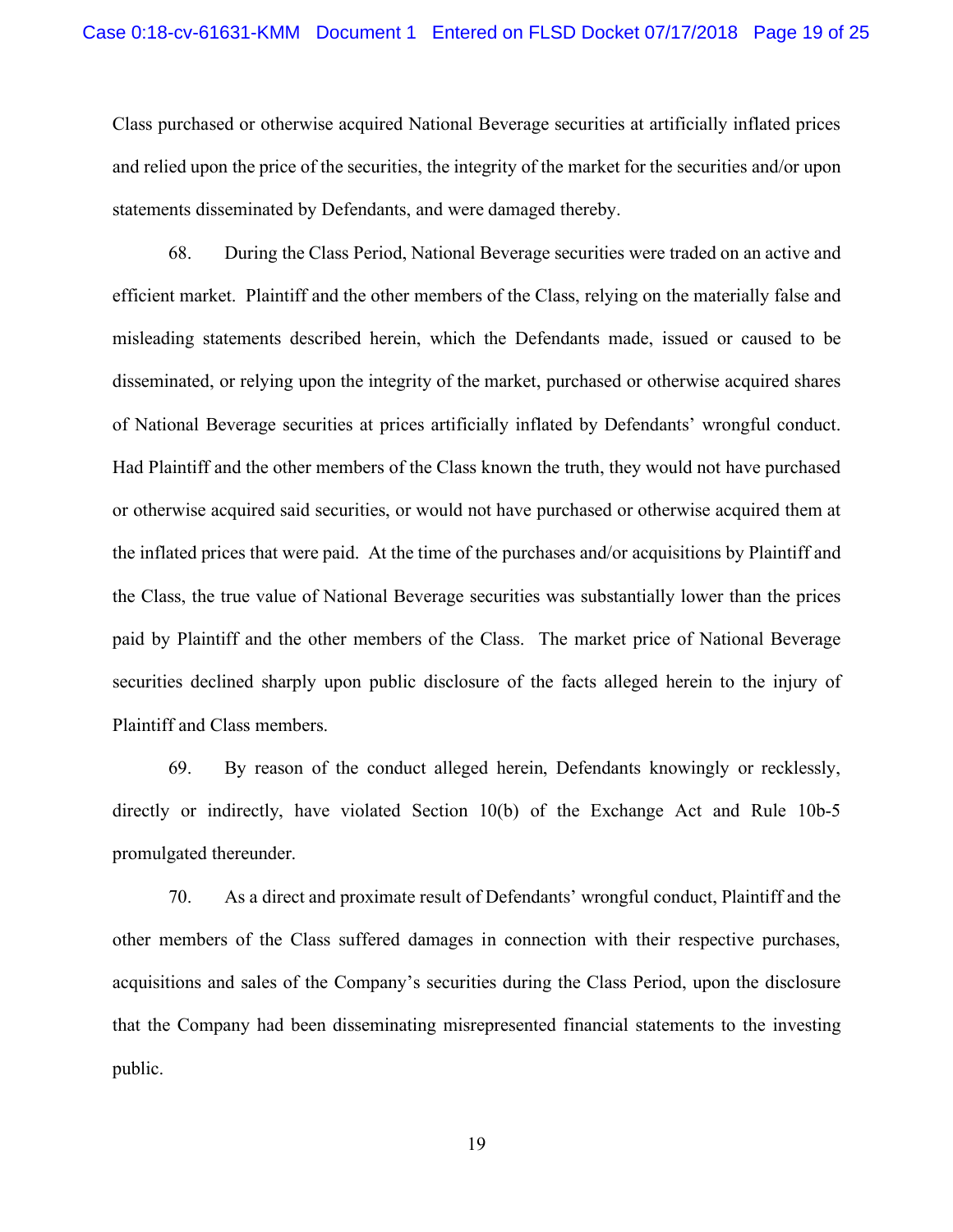Case 0:18-cv-61631-KMM Document 1 Entered on FLSD Docket 07/17/2018 Page 20 of 25

#### **COUNT II**

#### **(Violations of Section 20(a) of the Exchange Act Against The Individual Defendants)**

71. Plaintiff repeats and realleges each and every allegation contained in the foregoing paragraphs as if fully set forth herein.

72. During the Class Period, the Individual Defendants participated in the operation and management of National Beverage, and conducted and participated, directly and indirectly, in the conduct of National Beverage's business affairs. Because of their senior positions, they knew the adverse non-public information about National Beverage's misstatement of income and expenses and false financial statements.

73. As officers and/or directors of a publicly owned company, the Individual Defendants had a duty to disseminate accurate and truthful information with respect to National Beverage's financial condition and results of operations, and to correct promptly any public statements issued by National Beverage which had become materially false or misleading.

74. Because of their positions of control and authority as senior officers, the Individual Defendants were able to, and did, control the contents of the various reports, press releases and public filings which National Beverage disseminated in the marketplace during the Class Period concerning National Beverage's results of operations. Throughout the Class Period, the Individual Defendants exercised their power and authority to cause National Beverage to engage in the wrongful acts complained of herein. The Individual Defendants therefore, were "controlling persons" of National Beverage within the meaning of Section 20(a) of the Exchange Act. In this capacity, they participated in the unlawful conduct alleged which artificially inflated the market price of National Beverage securities.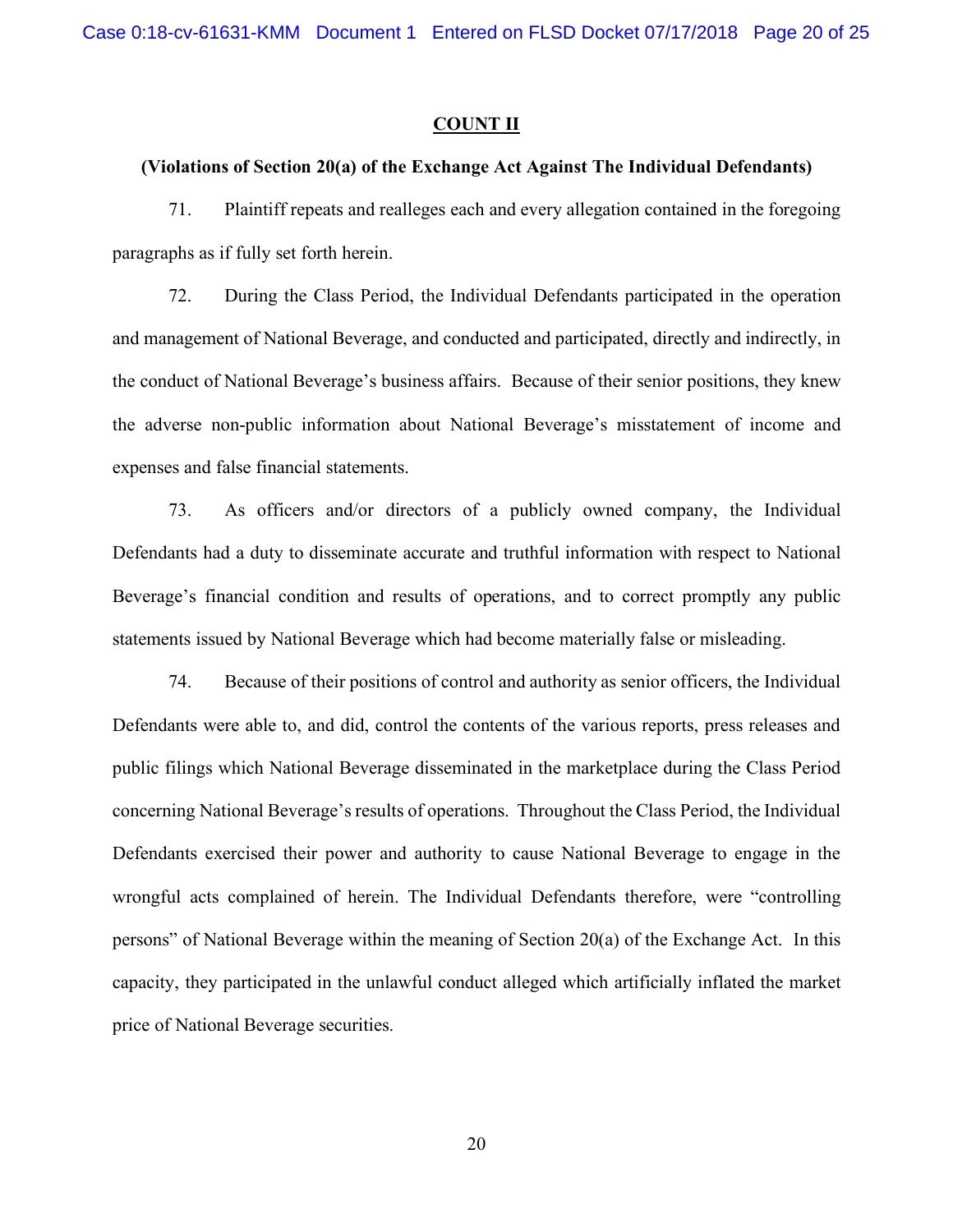75. Each of the Individual Defendants, therefore, acted as a controlling person of National Beverage. By reason of their senior management positions and/or being directors of National Beverage, each of the Individual Defendants had the power to direct the actions of, and exercised the same to cause, National Beverage to engage in the unlawful acts and conduct complained of herein. Each of the Individual Defendants exercised control over the general operations of National Beverage and possessed the power to control the specific activities which comprise the primary violations about which Plaintiff and the other members of the Class complain.

76. By reason of the above conduct, the Individual Defendants are liable pursuant to Section 20(a) of the Exchange Act for the violations committed by National Beverage.

## **PRAYER FOR RELIEF**

**WHEREFORE**, Plaintiff demands judgment against Defendants as follows:

A. Determining that the instant action may be maintained as a class action under Rule 23 of the Federal Rules of Civil Procedure, and certifying Plaintiff as the Class representative;

B. Requiring Defendants to pay damages sustained by Plaintiff and the Class by reason of the acts and transactions alleged herein;

C. Awarding Plaintiff and the other members of the Class prejudgment and postjudgment interest, as well as their reasonable attorneys' fees, expert fees and other costs; and

D. Awarding such other and further relief as this Court may deem just and proper.

## **DEMAND FOR TRIAL BY JURY**

Plaintiff hereby demands a trial by jury.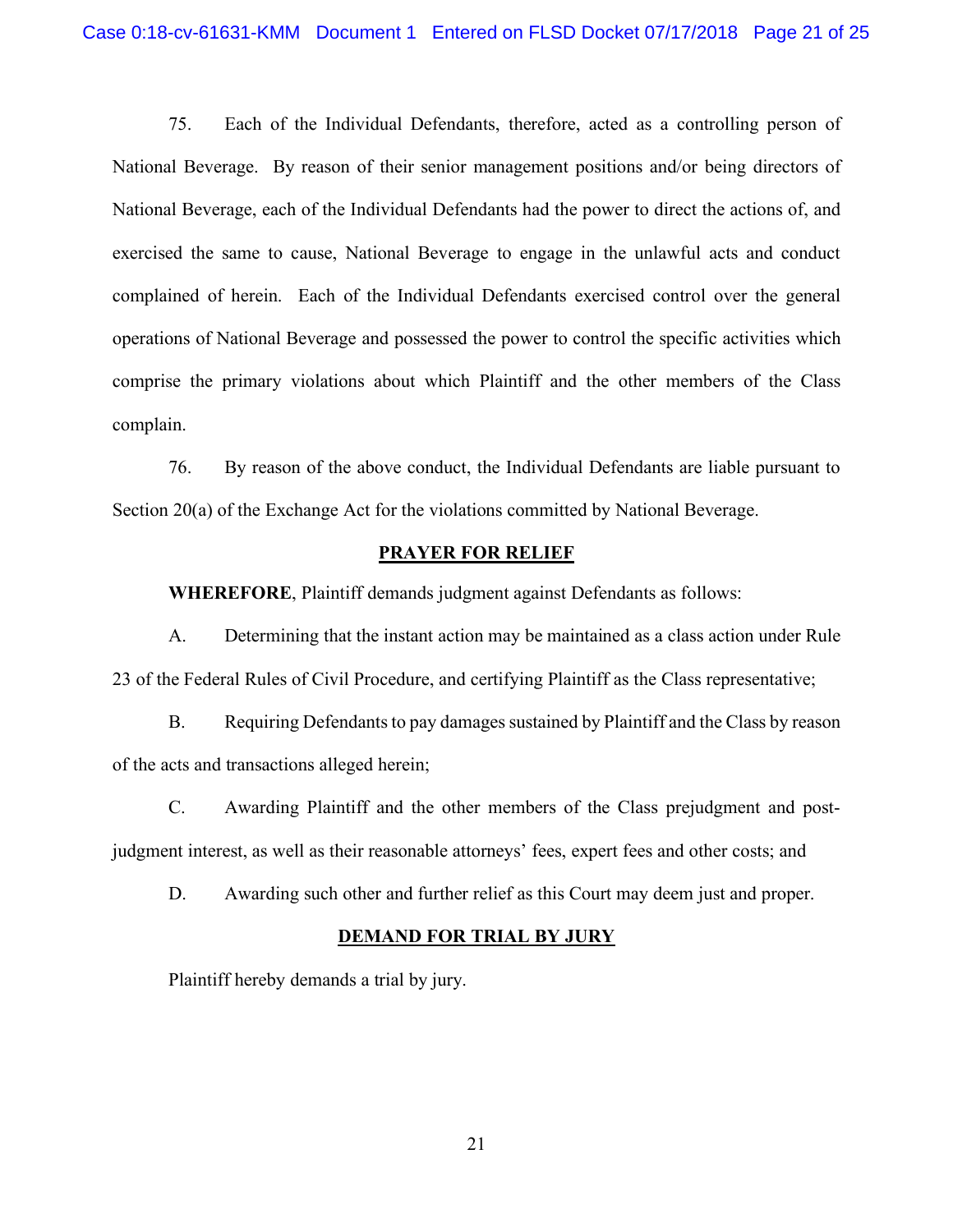DATED: July 17, 2018 Respectfully submitted,

# Hedin Hall llp

By: /s/ Frank S. Hedin Frank S. Hedin

FRANK S. HEDIN (FBN 109698) DAVID W. HALL\* 1395 Brickell Ave, Suite 900 Miami, Florida 33131 Telephone: (305) 357-2107 Facsimile: (305) 200-8801 E-mail: fhedin@hedinhall.com E-mail: dhall@hedinhall.com

#### **POMERANTZ LLP**

Jeremy A. Lieberman\* J. Alexander Hood II\* 600 Third Avenue, 20th Floor New York, New York 10016 Telephone: (212) 661-1100 Facsimile: (212) 661-8665 Email: jalieberman@pomlaw.com ahood@pomlaw.com

# **POMERANTZ LLP**

Patrick V. Dahlstrom\* 10 South La Salle Street, Suite 3505 Chicago, Illinois 60603 Telephone: (312) 377-1181 Facsimile: (312) 377-1184 Email: pdahlstrom@pomlaw.com

## **HOLZER & HOLZER, LLC**

Corey D. Holzer\* 1200 Ashwood Parkway, Suite 410 Atlanta, GA 30338 Telephone: (770) 392-0090 Facsimile: (770) 392-0029 Email: cholzer@holzerlaw.com

**\*** *Pro Hac Vice* Application Forthcoming

#### *Attorneys for Plaintiff*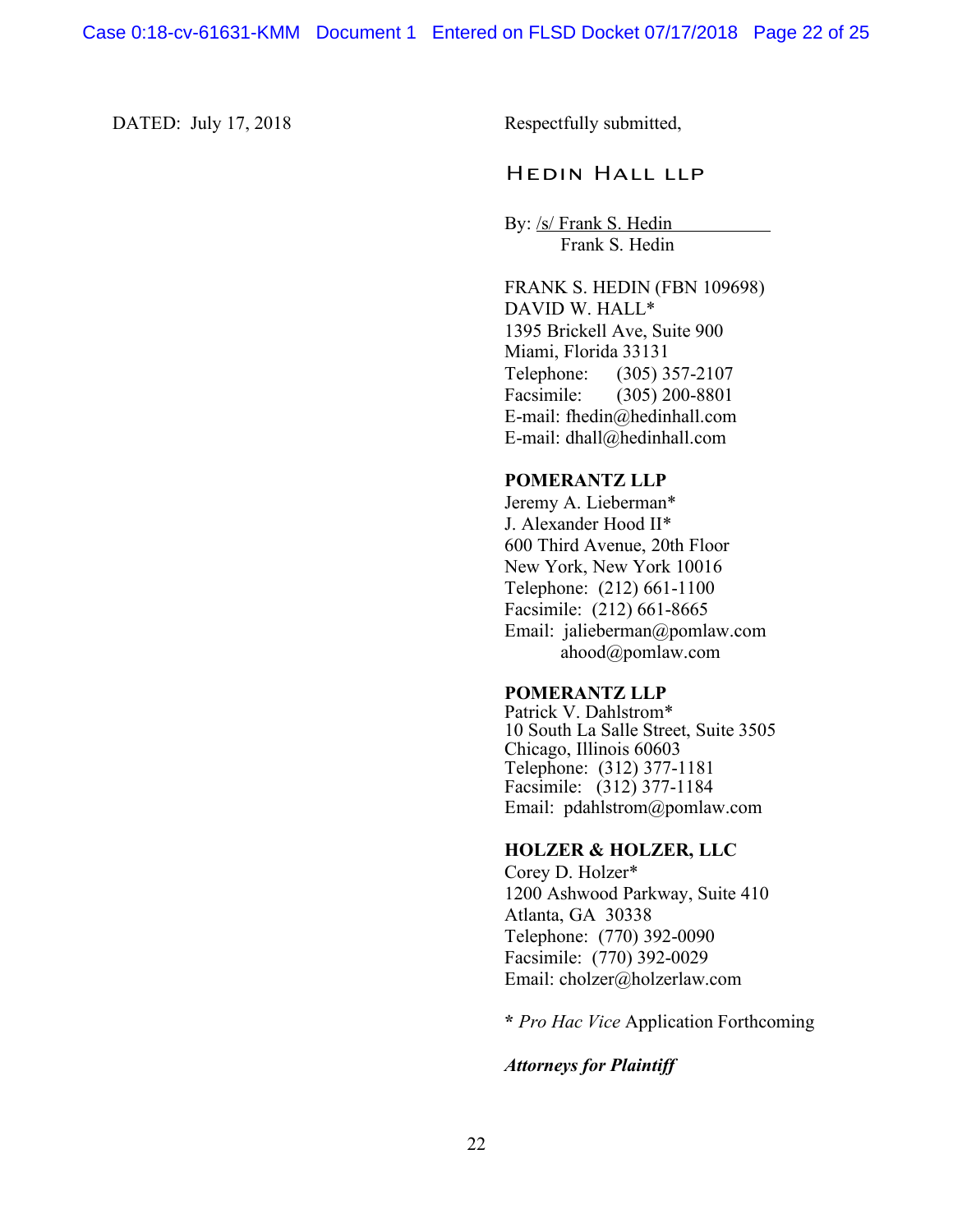## **CERTIFICATION OF NAMED PLAINTIFF** PURSUANT TO FEDERAL SECURITIES LAWS

The undersigned declares, as to the claims asserted under the federal securities laws, that:

Plaintiff has reviewed the initial complaint filed in this action.

Plaintiff did not purchase and/or acquire the security that is the subject of this action at the direction of Plaintiff's counsel or in order to participate in any private action under the federal securities laws.

Plaintiff is willing to serve as a representative party on behalf of the class, including providing testimony at deposition and trial, if necessary. I understand that this is not a claim form, and that my ability to share in any recovery as a member of the class is not dependent upon execution of this Plaintiff Certification.

Plaintiff's transactions in the security that is the subject of this action during the Class Period are as follows - List additional transactions on Schedule A, if necessary:

|        | Ticker of Company (see attached) |  |  |  |
|--------|----------------------------------|--|--|--|
|        | <b>FIZZ</b>                      |  |  |  |
|        |                                  |  |  |  |
|        |                                  |  |  |  |
|        |                                  |  |  |  |
|        |                                  |  |  |  |
| Sales: |                                  |  |  |  |
|        | Ticker of Company                |  |  |  |
|        | FIZZ                             |  |  |  |
|        |                                  |  |  |  |
|        |                                  |  |  |  |
|        |                                  |  |  |  |
|        |                                  |  |  |  |

Purchases:

During the three (3) years prior to the date of this certification, Plaintiff has not sought to serve or served as a class representative in an action filed under the federal securities laws except for the following (if any):

None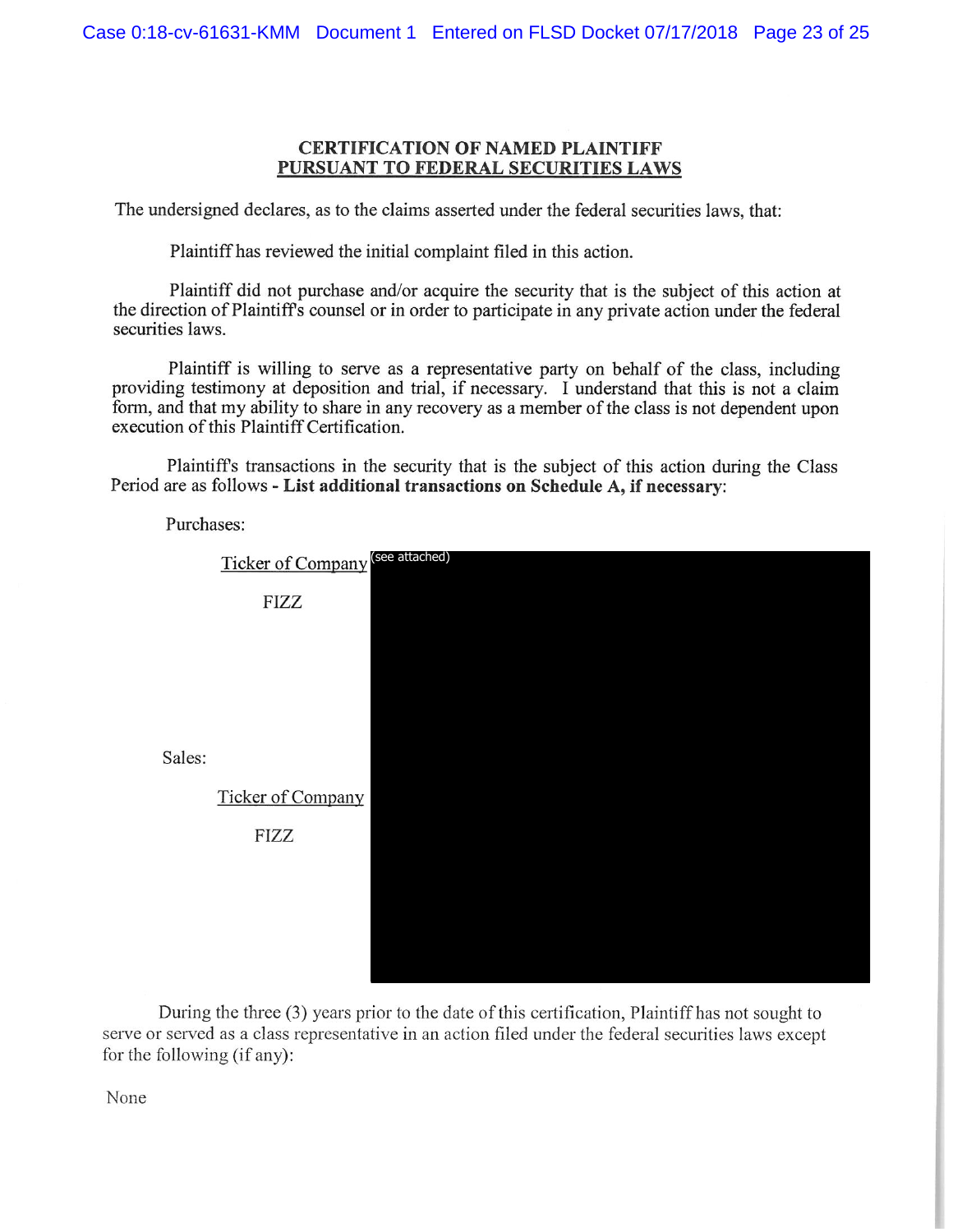Case 0:18-cv-61631-KMM Document 1 Entered on FLSD Docket 07/17/2018 Page 24 of 25

Plaintiff will not accept any payment for serving as a representative party on behalf of the class beyond Plaintiff's pro rata share of any recovery, except such reasonable costs and expenses (including lost wages) directly relating to the representation of the class as ordered or approved by the court.

I declare under penalty of perjury that the foregoing is true and correct.

| Executed this $13$ day of SULY, 2018 in $A G \circ \nu \vee A$ |      | $C_{0}$ |
|----------------------------------------------------------------|------|---------|
|                                                                | City | Statc   |

(Signature) X Theore W Tuyl